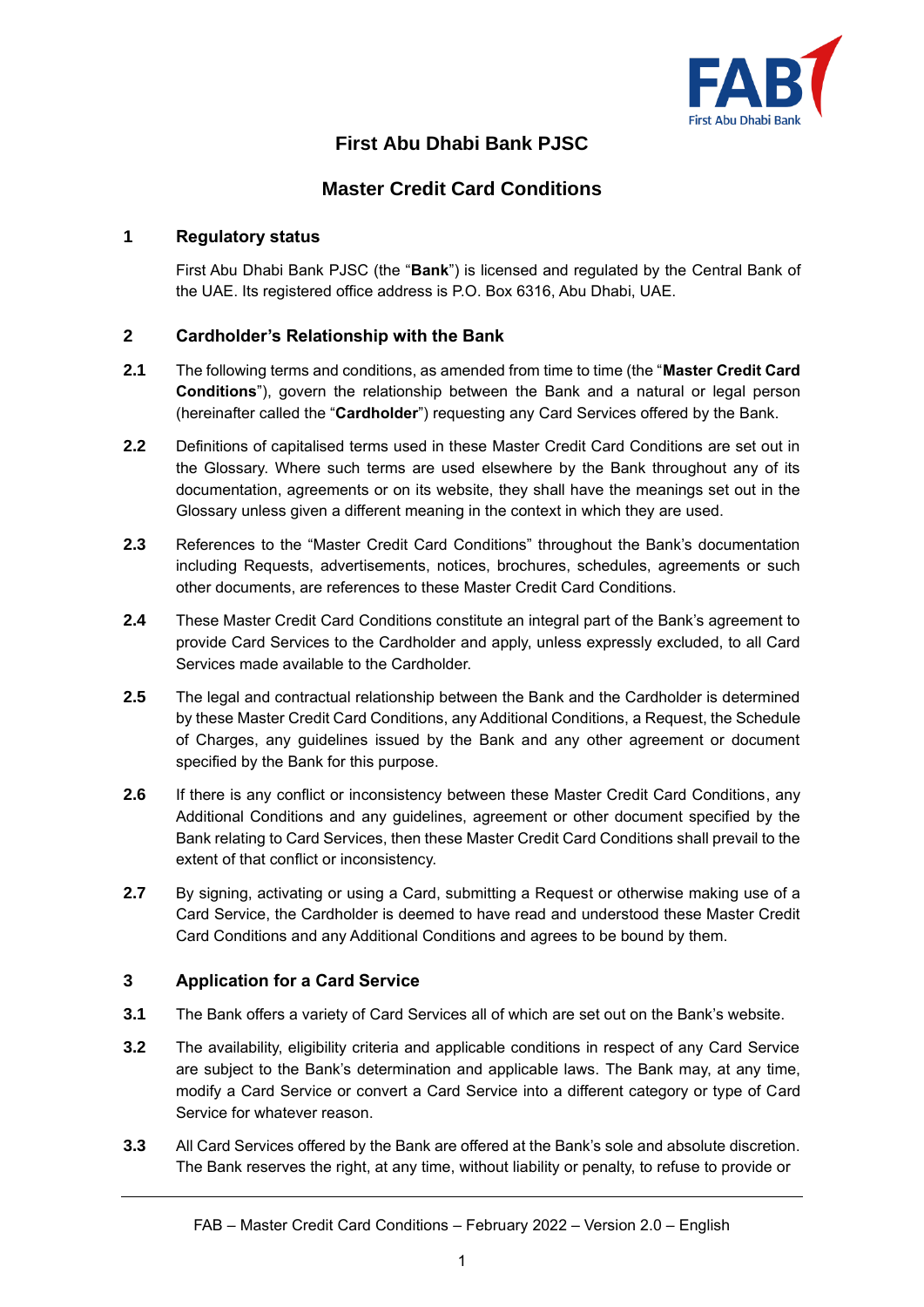

continue to provide any Card Service. Where permitted by applicable law, the Bank shall endeavour to provide its reasons for any such refusal or discontinuation.

# **4 Representations and Warranties**

- **4.1** By signing, activating or using a Card, submitting a Request or otherwise making use of a Card Service, the Cardholder represents and warrants to the Bank that:
	- **4.1.1** the Cardholder (if a legal person) is duly organised and in good standing in every jurisdiction in which it is required to be;
	- **4.1.2** the obligations assumed by the Cardholder pursuant to these Master Credit Card Conditions and any Additional Conditions are the Cardholder's legal, valid and binding obligations and the performance of those obligations and the provision of any Card Services does not violate or breach any applicable law, contract or other requirement to which the Cardholder is subject;
	- **4.1.3** the Cardholder has obtained any consent, authorisation or instruction required in connection with these Master Credit Card Conditions and any Additional Conditions;
	- **4.1.4** all information furnished to the Bank by the Cardholder or on the Cardholder's behalf is, as of the date that information is provided, true, accurate and complete in every material respect;
	- **4.1.5** the Cardholder is not the subject of any economic, financial or trade sanction or embargo administered or enforced by any relevant authority, or located, incorporated, organised, existing or resident in a country or territory that is the subject of any economic, financial or trade sanction or embargo;
	- **4.1.6** the Cardholder is not bankrupt, insolvent or otherwise experiencing financial difficulties;
	- **4.1.7** the Cardholder has carefully reviewed and understands all information (if any) provided by the Bank as well as the terms, conditions and risks associated with any Card Service provided by the Bank;
	- **4.1.8** the Cardholder is not relying on any representation, statement or other information provided by the Bank as legal, regulatory, tax or accounting advice, and the Cardholder has been advised by the Bank to obtain (and has obtained), where appropriate, independent legal, regulatory, tax and accounting advice; and
	- **4.1.9** in all the Cardholder's dealings with the Bank, the Cardholder is acting as principal and not as agent on behalf of any third party.
- **4.2** Each of the representations and warranties set out above is deemed to be repeated on each day throughout the period the Bank provides a Card Service to the Cardholder.
- **4.3** If any representation and warranty set out above is or becomes untrue at any time, the Cardholder must notify the Bank immediately.

# **5 General Card Conditions**

**5.1** The Cardholder shall submit to the Bank all forms, documents and evidence relating to Card Services that the Bank may require, in form and substance satisfactory to the Bank. If the

FAB – Master Credit Card Conditions – February 2022 – Version 2.0 – English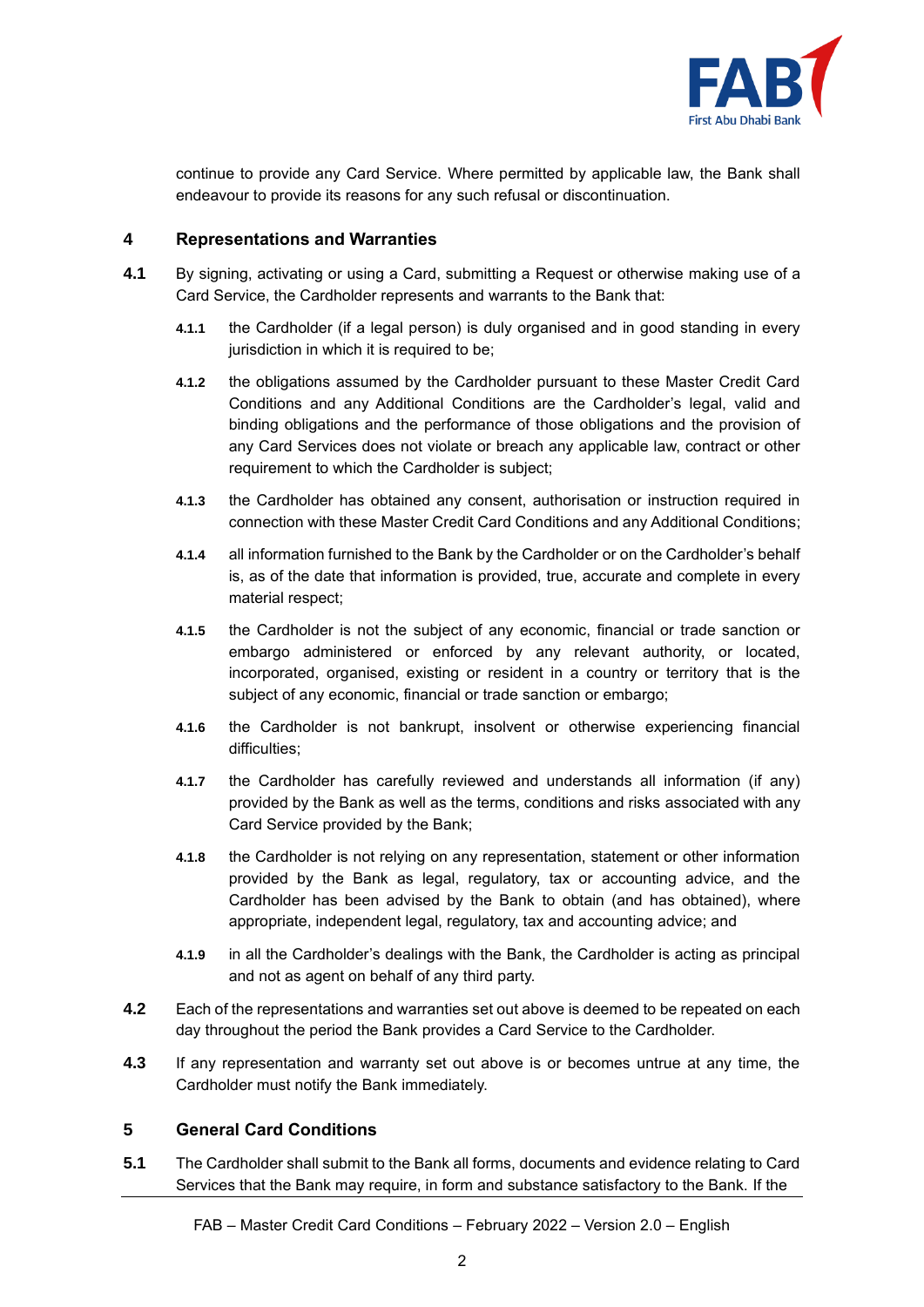

Bank refuses to provide Card Services and where permitted by applicable law, the Bank shall endeavour to provide its reasons for any such refusal.

- **5.2** The Cardholder must inform the Bank of any change in the information provided by the Cardholder at the time of making an initial Request for Card Services or any other customer identification or due diligence documentation previously delivered to the Bank, including (without limitation) any changes to the Cardholder's name, identification documents, address, telephone numbers, constitutional documents, shareholding structure and beneficial ownership. The Cardholder must provide the Bank with any additional forms, documents and other evidence relating to such changes as the Bank may request, in form and substance satisfactory to the Bank. Any changes shall only be effective when actually received and accepted by the Bank.
- **5.3** The Cardholder must promptly inform the Bank if:
	- **5.3.1** the Cardholder becomes unemployed or loses the primary source of the Cardholder's income; or
	- **5.3.2** the Cardholder has lost or will shortly lose residency status in the UAE.
- **5.4** The Bank reserves the right, and the Cardholder authorises the Bank, to debit the Card Account in case the Bank credits any funds to the Card Account due to computer system error, technical error or malfunction, human error, clearing system error, fraud by the Cardholder or a third party or any other reason, in each case without any liability.
- **5.5** The Bank may allocate an identification number to the Cardholder. Such identification number remains the property of the Bank and the Bank shall have the right to modify or change such number at any time.

#### **6 Cards**

- **6.1** Following the submission of a Request by the Cardholder, the Bank may issue a Card to the Cardholder. If the Request is accepted, the Bank will send a Card to the Cardholder's address last notified to the Bank.
- **6.2** The Bank may issue a Card to the Cardholder for the purpose of purchasing goods or services either through a retailer, through the internet, by telephone or by any other means with or without the physical presence of a Card, or to effect withdrawals using an ATM.
- **6.3** The Bank may also require a Card to be used to facilitate or authenticate the Cardholder's identity or instruction whether initiated from an ATM, at the Bank's branches, through Electronic Banking Services or otherwise.
- **6.4** If a Card is not activated in the manner or within the period prescribed by the Bank, the Bank may cancel that Card. Any new Card requested by the Cardholder shall be issued at the expense of the Cardholder.
- **6.5** The Bank may allow the Cardholder to use a Card to purchase goods and services by any channel or mode of communication permitted by the Bank, including through the use of the Bank's interactive voice response channel and the internet.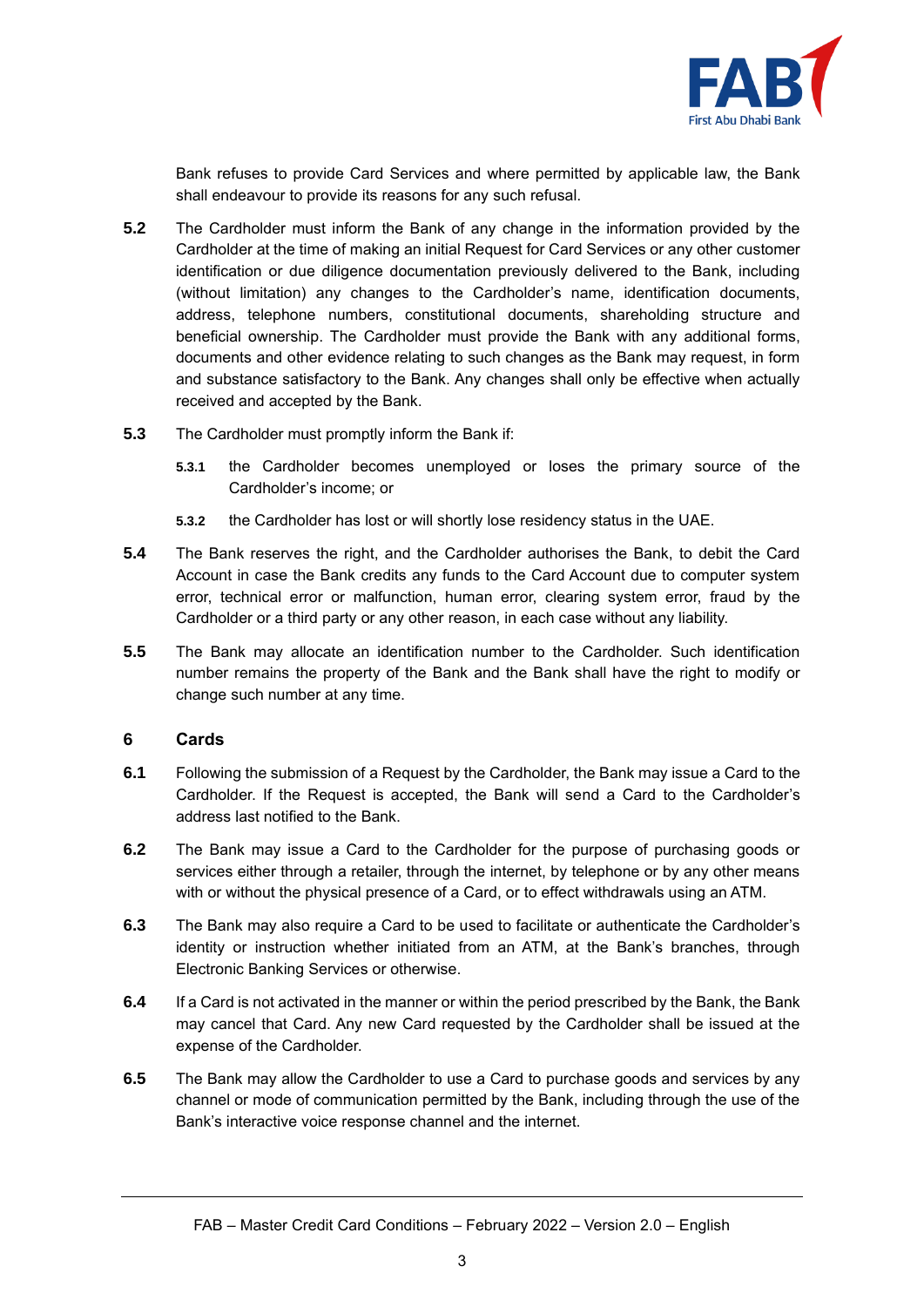

- **6.6** The Cardholder shall only utilise a Card for transactions which are legally acceptable in the UAE and the country in which such Card is utilised. The Bank reserves the right to reject any transaction which it believes may cause a breach of this Clause.
- **6.7** The Cardholder must ensure the safe and proper custody of each Card. The Cardholder must take the maximum care to prevent any Card from being lost or stolen. The Cardholder undertakes not to pass possession of a Card to any other person. The Cardholder must promptly notify the Bank and the relevant authorities in case a Card is lost or stolen. Unless and until the Bank has received such notification, the Cardholder is responsible for any transaction processed on a Card.
- **6.8** The Cardholder shall keep all Security Codes issued in connection with a Card confidential in accordance with the requirements of Clause [19](#page-11-0) (*Security Codes*).
- **6.9** The Cardholder shall not utilise a Card in a manner which may permit alteration, fraud or forgery.
- **6.10** The Cardholder shall pay any and all charges imposed by the Bank for all transactions effected on a Card whether locally or abroad. Any Card Transaction made in a currency other than in the currency of the Card Account will be converted into the currency of the Card Account by the Bank at the exchange rate determined by the Bank at the time the relevant foreign currency transaction is debited from a Card.
- **6.11** The Bank is entitled to debit the Card Account of the Cardholder with the total amount plus any fees and charges (where applicable) with respect to any Card Transaction, Cash Advance or any other transactions made using a Card.
- **6.12** A supplementary Card may be issued in the name of a person nominated by the Cardholder and approved by the Bank. All supplementary Cards shall be treated in the same manner as a Card issued in the name of the Cardholder and all transactions effected on a supplementary Card shall be the sole responsibility of the Cardholder and shall be subject to these Master Credit Card Conditions and any Additional Conditions.
- **6.13** All Card Transactions will be subject to maximum daily restrictions on the number of transactions conducted on a Card as well as the value of such transactions (whether individually or in aggregate) and any other conditions as the Bank may deem appropriate.
- **6.14** Each Card shall remain the property of the Bank at all times and the Bank may cancel or suspend usage of a Card or request a Card to be returned to the Bank. If a Card is cancelled, expired or replaced, the Cardholder shall promptly destroy it.
- **6.15** Notwithstanding the cancellation, suspension, expiry, replacement or return of a Card, the Cardholder shall remain liable for any Liabilities incurred in respect of that Card up to the time of such cancellation, suspension, expiry, replacement or return.
- **6.16** Unless the Cardholder gives the Bank written notice at least sixty (60) days prior to the expiry date of a Card and subject to these Master Credit Card Conditions, the Bank may renew that Card on its expiry date and will debit any renewal fee from the Card Account.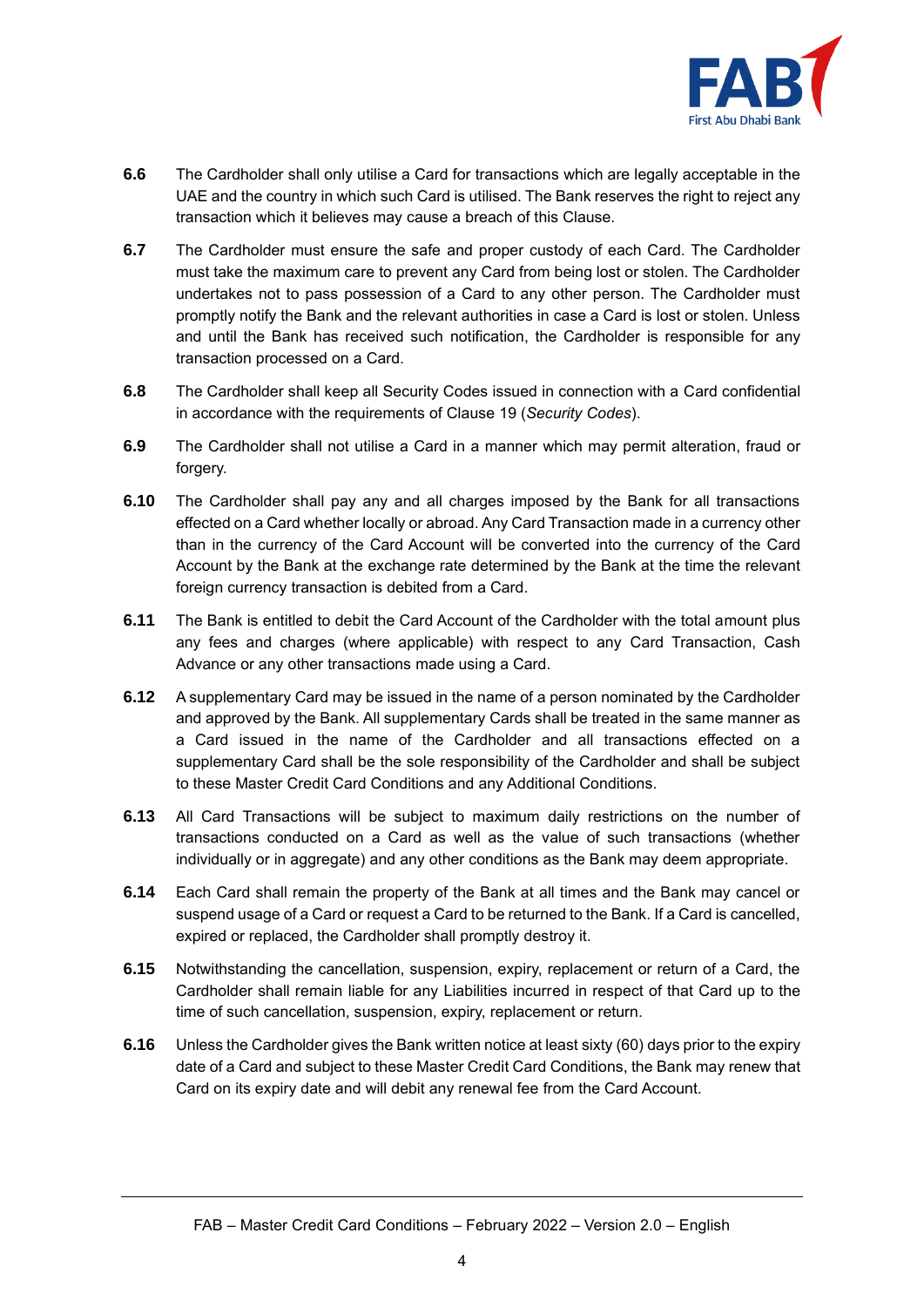

# <span id="page-4-0"></span>**7 Cardholder's Instructions**

- **7.1** The Bank may act on any instruction (in any format and sent or received via any channel acceptable to the Bank) if it reasonably believes such instructions have been given by the Cardholder. The Bank has no obligation to verify the authenticity or validity of any instructions. If the Bank doubts the clarity, authenticity or validity of any instruction, it may delay or refuse to carry out such instruction until confirmed by the Cardholder. Any instruction that has been verified by a Security Code shall be considered conclusively to have been given by the Cardholder. If the Cardholder has reason to believe that any instructions given to the Bank are unauthorised or fraudulent, the Cardholder must immediately notify the Bank. Unless and until otherwise notified by the Cardholder, all instructions received by the Bank which comply with these Master Credit Card Conditions shall be deemed to have originated from the Cardholder, and the Bank shall be entitled to rely on such instructions without any further investigation or enquiry. The Cardholder acknowledges and agrees that the Bank may not be able to reverse or nullify any transaction executed based on instructions received prior to the Cardholder notifying the Bank in accordance with this Clause.
- **7.2** The Bank has no obligation to process or act on an instruction or to accept a cheque or any other similar payment instrument if, in its absolute opinion, acting on such instructions may result in a breach of any applicable law or any economic, financial or trade sanctions or embargo or the Bank's internal policies or procedures.
- **7.3** The Bank shall not be obliged to process any instruction until it has received all such information as it requires from the Cardholder.
- **7.4** The Cardholder is responsible for the accuracy of all of the Cardholder's instructions to the Bank. Neither the Bank nor any of its Delegates shall be liable for any error, omissions, mutilation, interruption or delay occurring in the transmission of such instructions.
- **7.5** All instructions received by the Bank shall be subject to cut-off times and daily limits prescribed by the Bank from time to time.
- **7.6** Once the Cardholder submits an instruction, the Cardholder acknowledges that the Bank may not, in certain circumstances, be able to process a request for the cancellation, reversal, stop payment or amendment of any previous instruction. However, if the Cardholder's request to cancel, reverse, stop payment or amend a previous instruction is received by the Bank in reasonable time and in compliance with applicable law, the Bank's requirements and these Master Credit Card Conditions, the Bank shall use its reasonable endeavours to comply with such request.

# **8 Credit Limit and Sub-Limit**

- **8.1** The Bank will notify the Cardholder of the Credit Limit at the time a Card is first issued.
- **8.2** The Cardholder shall ensure that at all times the outstanding balance on the Card Account is not more than the Credit Limit. Any transaction that results in the Card Limit being exceeded may be rejected.
- **8.3** A fee calculated in accordance with the Schedule of Charges shall be payable if the outstanding balance on the Card Account exceeds the Credit Limit.
- **8.4** The Bank may reduce the Credit Limit at any time.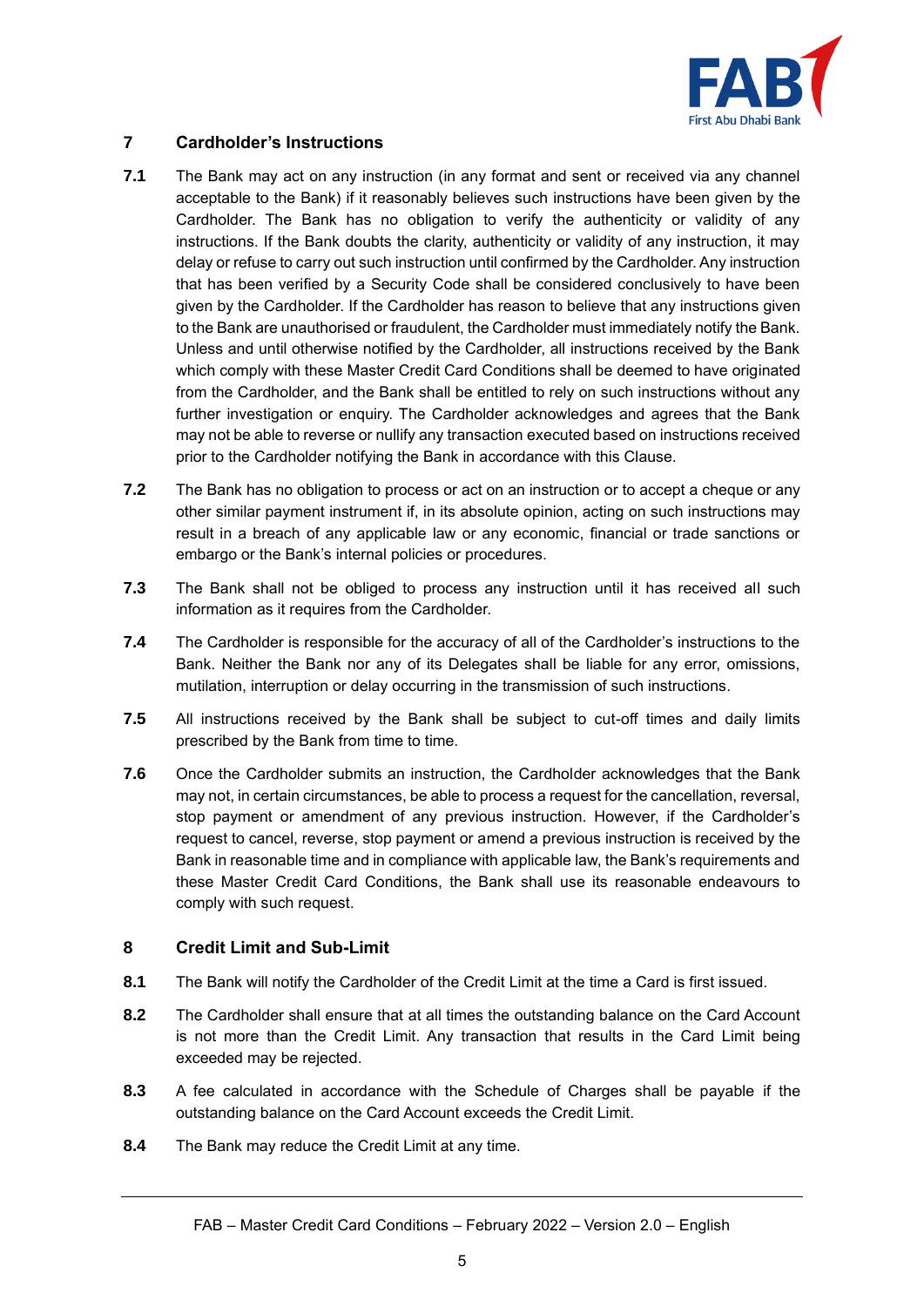

- **8.5** The Cardholder may request that one or more Cards issued in connection with the same Card Account be subject to a Sub-Limit.
- **8.6** The Cardholder may request that a Credit Limit be increased. Any such request shall be subject to the procedures and policies of the Bank at the relevant time.

#### **9 Payments**

- **9.1** The Bank shall promptly debit the Card Account with the amounts of all Card Transactions, Cash Advances, Balance Transfers and any other amounts payable in accordance with these Master Credit Card Conditions.
- **9.2** Each account statement shall set out the Closing Balance and the Minimum Amount.
- **9.3** If the Cardholder does not pay the Minimum Amount by the Payment Date, a Late Payment Fee shall be debited from the Card Account.
- **9.4** If the Cardholder does not pay the Closing Balance in full by the Payment Date, interest in respect of the amount outstanding on the Card Account shall accrue at the rate specified in the Schedule of Charges and shall be debited from the Card Account.
- **9.5** If the Cardholder pays an amount that is less than the Closing Balance by the Payment Date, such amount shall be applied in the following order:
	- **9.5.1** first, in discharge of any accrued but unpaid interest;
	- **9.5.2** secondly, in discharge of any unpaid fees, costs or expenses of the Bank; and
	- **9.5.3** finally, in discharge of the remaining part of the Closing Balance.
- **9.6** If the Cardholder only pays the Minimum Amount at the end of or during each account statement period, the Cardholder acknowledges and agrees that the Cardholder may pay more in interest or fees and it may take the Cardholder longer to discharge all amounts outstanding on a Card Account than if the Closing Balance is paid in full by the Payment Date.
- **9.7** The Bank may demand immediate payment of the Closing Balance on a Card Account at any time.
- **9.8** The Cardholder agrees to make all payments in the currency of the Card Account. If any payment is made in any other currency, the Bank reserves the right to convert such currency to the currency of the Card Account subject to the Bank's prevailing exchange rate on the date the payment is credited to the Card Account. Any payment made will be credited to the Card Account only on the date that the Bank actually receives the required funds.
- **9.9** Charges set out in and calculated in accordance with the Schedule of Charges shall continue to be payable on any Liabilities which remain due and unpaid after the exercise of any of the Bank's rights under these Master Credit Card Conditions.
- **9.10** A cheque shall be an acceptable form of payment of any amounts due in accordance with these Master Credit Card Conditions. Any payment by cheque shall only be considered as having been received by the Bank upon the proceeds of such cheque being credited to the Card Account. The Bank may charge the Cardholder a fee specified in the Schedule of Charges for any cheque presented by the Cardholder and which is returned unpaid.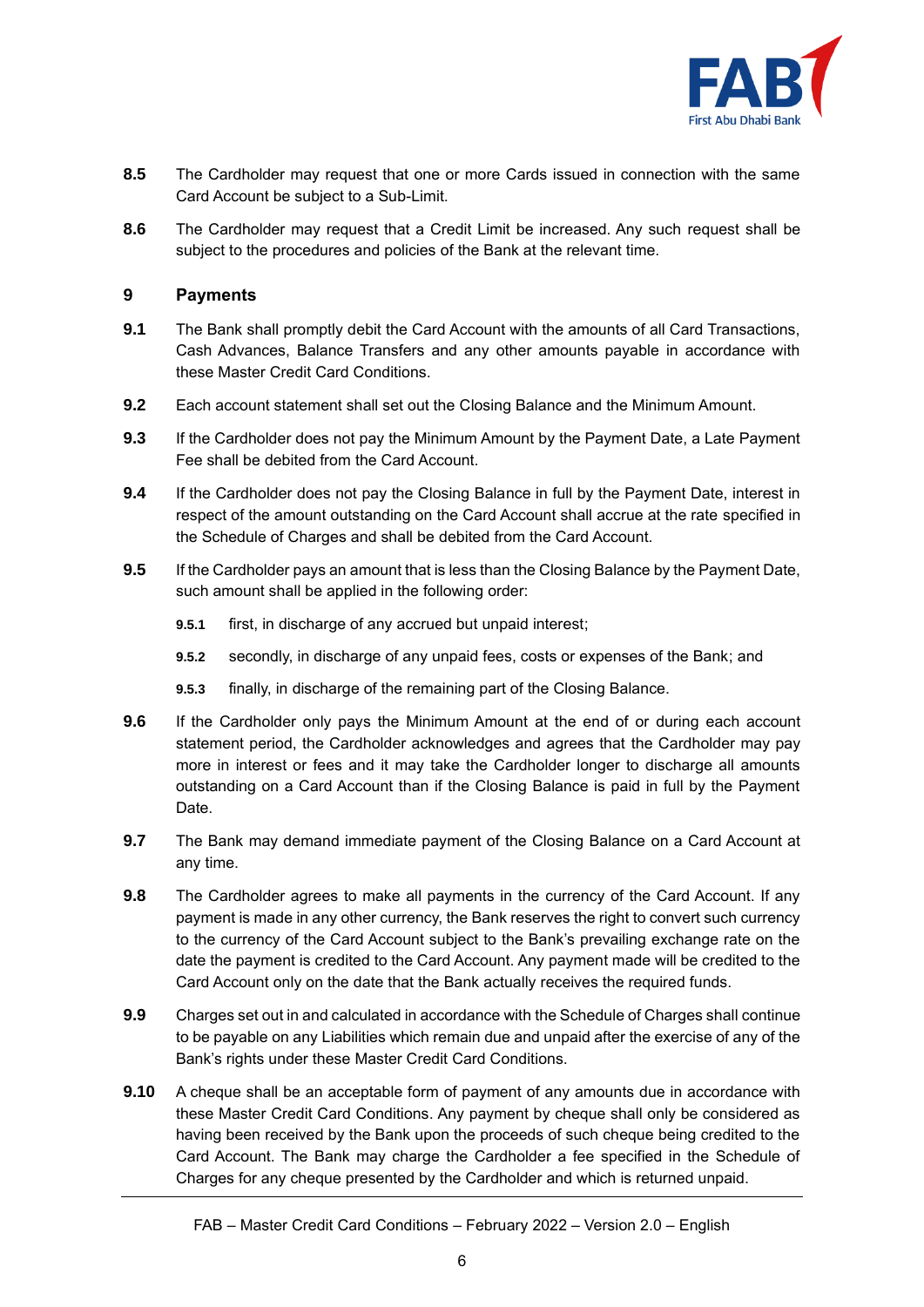

- **9.11** If the Cardholder makes any payment of any amounts due in accordance with these Master Credit Card Conditions by depositing cash or a cheque in any ATM designated by the Bank, the Bank shall not be liable for any loss or delay caused by the use of such ATM. Any cash or cheque deposited in any ATM shall only be credited to the Card Account after verification by the Bank and any receipt issued on making such deposit shall only represent what the Cardholder purports to have deposited and shall not bind the Bank.
- **9.12** The Cardholder may make a payment of any amounts due in accordance with these Master Credit Card Conditions by way of direct debit or account transfer from an account with the Bank. The amount to be debited on the Payment Date shall be the amount specified by the Cardholder at the time of applying for the relevant Card or through separate instructions given to the Bank in accordance with Clause [7](#page-4-0) (*Cardholder's Instructions*). If there are insufficient funds in the account specified by the Cardholder at the time the direct debit is effected, the Cardholder authorises the Bank to overdraw that account for the required amount so as to make the direct debit payment.
- **9.13** The Cardholder may make a payment of any amounts due in accordance with these Master Credit Card Conditions by way of transfer from another bank. Any payment made by way of transfer from another bank shall only be considered as having been received by the Bank upon the clearing of the proceeds paid to the Bank by the remitting bank. The Bank shall not be liable for any fees or charges levied by the remitting bank to the Cardholder in effecting such payments to the Bank.
- **9.14** The Cardholder is responsible for payment of the Closing Balance regardless of whether the Cardholder receives an account statement.
- **9.15** The Cardholder shall not, without the prior consent of the Bank, transfer funds from one Card Account to another Card Account in settlement of the dues on the other Card Account, even if such funds are available as a credit balance on the first Card Account.
- **9.16** The Bank may at any time demand the Cardholder to provide a security cheque, pledge over a deposit and/or any other collateral as security for the Liabilities incurred in respect of Card Services. The Cardholder authorises the Bank to present any security cheque for payment towards any Liabilities incurred in respect of Card Services.
- **9.17** The Bank is entitled to treat the following as evidence of a debt incurred by the Cardholder and to be debited from the Card Account:
	- **9.17.1** any sales draft, Card Transaction record, credit voucher, cash disbursement draft and/or other charge record bearing the imprint or other reproduction of the embossed information printed on a Card and duly completed irrespective of whether the same bears the signature of the Cardholder or not (including, without limitation, any contactless transaction). However, this does not in any way waive the Cardholder's responsibility to sign the sales draft, Card Transaction record, credit voucher, cash disbursement draft or other charge record as requested by a counterparty; and
	- **9.17.2** the Bank's record of Cash Advances or Card Transactions including but not limited to those effected by mail order, telephone or the internet.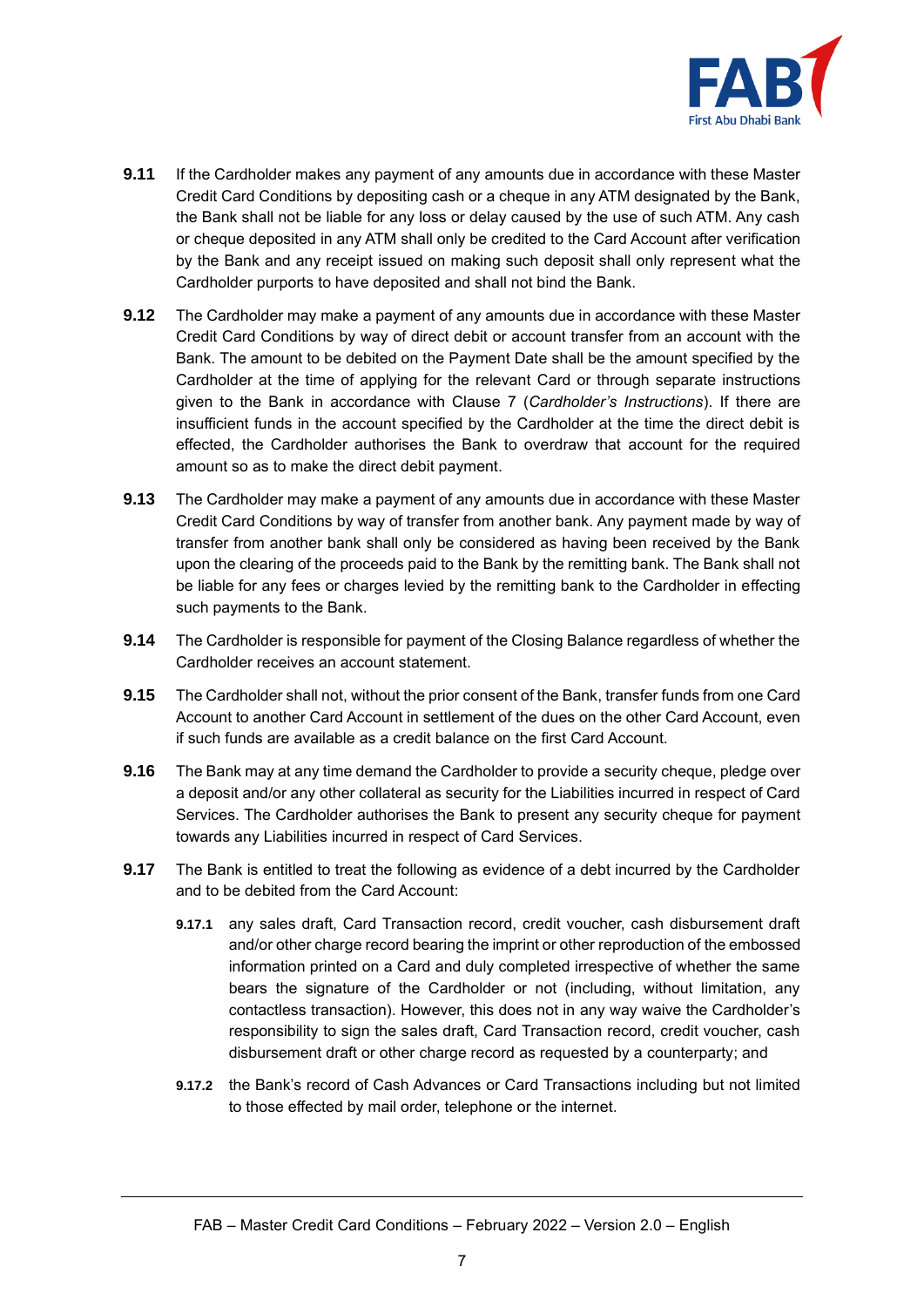

# <span id="page-7-0"></span>**10 Statements**

- **10.1** The Bank shall provide an account statement to the Cardholder in respect of the Card Account at such intervals as the Bank may decide.
- **10.2** Unless otherwise requested by the Cardholder, account statements shall be delivered by electronic mail to the Cardholder's registered electronic mail address in the Bank's records, by encrypted electronic mail through the Bank's Electronic Banking Services or any other electronic means. It is the Cardholder's responsibility to set up, maintain and regularly review the security arrangements concerning access to and use of the Cardholder's electronic mail and internet systems. Any account statement delivered electronically will be deemed to constitute an account statement as required by applicable law and shall, for all purposes, satisfy the Bank's obligations to deliver to the Cardholder an account statement.
- **10.3** In circumstances where the Bank determines it is not reasonably practicable to deliver account statements to the Cardholder electronically, the Bank may deliver such account statements in any manner it considers appropriate.
- **10.4** It is the Cardholder's responsibility to review each account statement (and acknowledge receipt where required by the Bank to do so) and notify the Bank of any discrepancy within thirty (30) Business Days of receiving it, failing which the account statement shall be deemed to be correct (subject to the Bank's right to rectify any error) and accepted by the Cardholder. The Cardholder may not thereafter raise any objections to the account statement and the account statements maintained by the Bank as to the status of the Card Account shall be conclusive and binding on the Cardholder.
- **10.5** The Bank shall be entitled to rectify any error in any account statement and the Bank will notify the Cardholder on or around the date the Bank rectifies such error.
- **10.6** It is the Cardholder's responsibility to notify the Bank if the Cardholder does not receive an account statement or is otherwise unable to access an account statement within thirty (30) days of the date on which the account statement should have been received or made available to the Cardholder. The Bank shall not be liable for the Cardholder's non-receipt or late receipt of any account statement.
- **10.7** The Bank may suspend the delivery of account statements if it has grounds for believing that the Cardholder is not receiving such account statements.

# **11 Cash Advance**

- **11.1** The Cardholder may use a Card to obtain a Cash Advance. A Cash Advance shall only be available up to the maximum amount permitted by the Bank and shall be subject to the Bank's sole and absolute discretion.
- **11.2** Interest on each Cash Advance shall accrue on a daily basis from the date of the Cash Advance until repayment of the Cash Advance is made in full. Interest shall accrue at the rate specified in the Schedule of Charges.
- **11.3** A fee calculated in accordance with the Schedule of Charges will be payable for each Cash Advance and shall be added to the amount of each Cash Advance.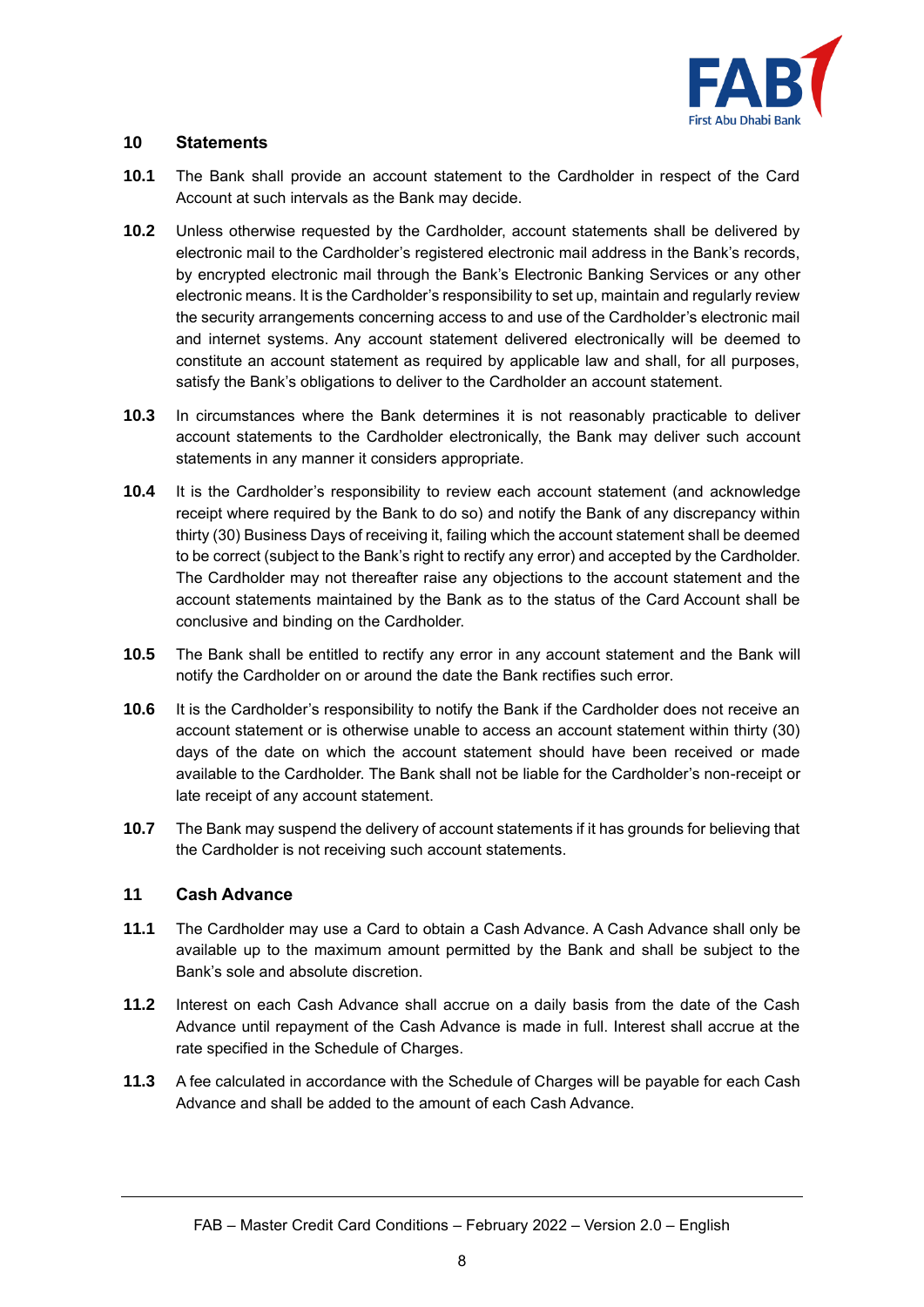

# **12 Balance Transfer**

- **12.1** Following the submission of a Request by the Cardholder, the Bank may agree to a Balance Transfer.
- **12.2** The Bank may specify a minimum and maximum outstanding balance to be eligible for transfer to the Card Account in accordance with this Clause.
- **12.3** The Bank may specify a fee for each Balance Transfer and such fee shall be debited from the Card Account on or around the date such Balance Transfer becomes effective.
- **12.4** The Bank shall not be liable for any fees, charges, interest, liabilities or obligations in respect of the account from which the outstanding balance is transferred to the Card Account due to a delay in a Balance Transfer taking place.

# **13 Instalment Plan**

- **13.1** Following the submission of a Request by the Cardholder, the Bank may agree that the payment of the outstanding balance on a Card Account or an amount debited from a Card Account in respect of a specific Card Transaction, Money Transfer or Balance Transfer can be made under an Instalment Plan.
- **13.2** If the Bank agrees to enrol the Cardholder under an Instalment Plan it shall notify the Cardholder of the number, frequency and amount of instalments forming part of that Instalment Plan.
- **13.3** Following the establishment of an Instalment Plan, each outstanding monthly instalment amount that is at that time due shall be specified in each account statement.
- **13.4** The Bank may specify a fee for each Instalment Plan and such fee shall be debited from the Card Account on or around the date such Instalment Plan becomes effective.
- **13.5** Interest will be payable in respect of each instalment under the relevant Instalment Plan and shall be debited from the Card Account at the times determined by the Bank and notified to the Cardholder.
- **13.6** If the Cardholder pays the total amount due under an Instalment Plan in advance of the schedule set out in the Instalment Plan, then an early payment fee will be payable and such amount shall be debited from the Card Account on or around the date such early payment is made.
- **13.7** If the Cardholder fails to pay any amount when due under an Instalment Plan, the Bank may demand immediate payment of the total amount due under the relevant Instalment Plan.
- **13.8** The Bank may restrict a Card Transaction, Money Transfer, Balance Transfer or any other Card Service from qualifying for an Instalment Plan.
- **13.9** The Cardholder acknowledges and agrees that, depending on the terms of the Instalment Plan agreed by the Bank, by agreeing to an Instalment Plan or an amendment to an existing Instalment Plan, individual instalment amounts may be increased and/or the Cardholder may pay more in interest or fees and/or it may take the Cardholder longer to discharge all amounts outstanding on a Card Account than otherwise may be the case.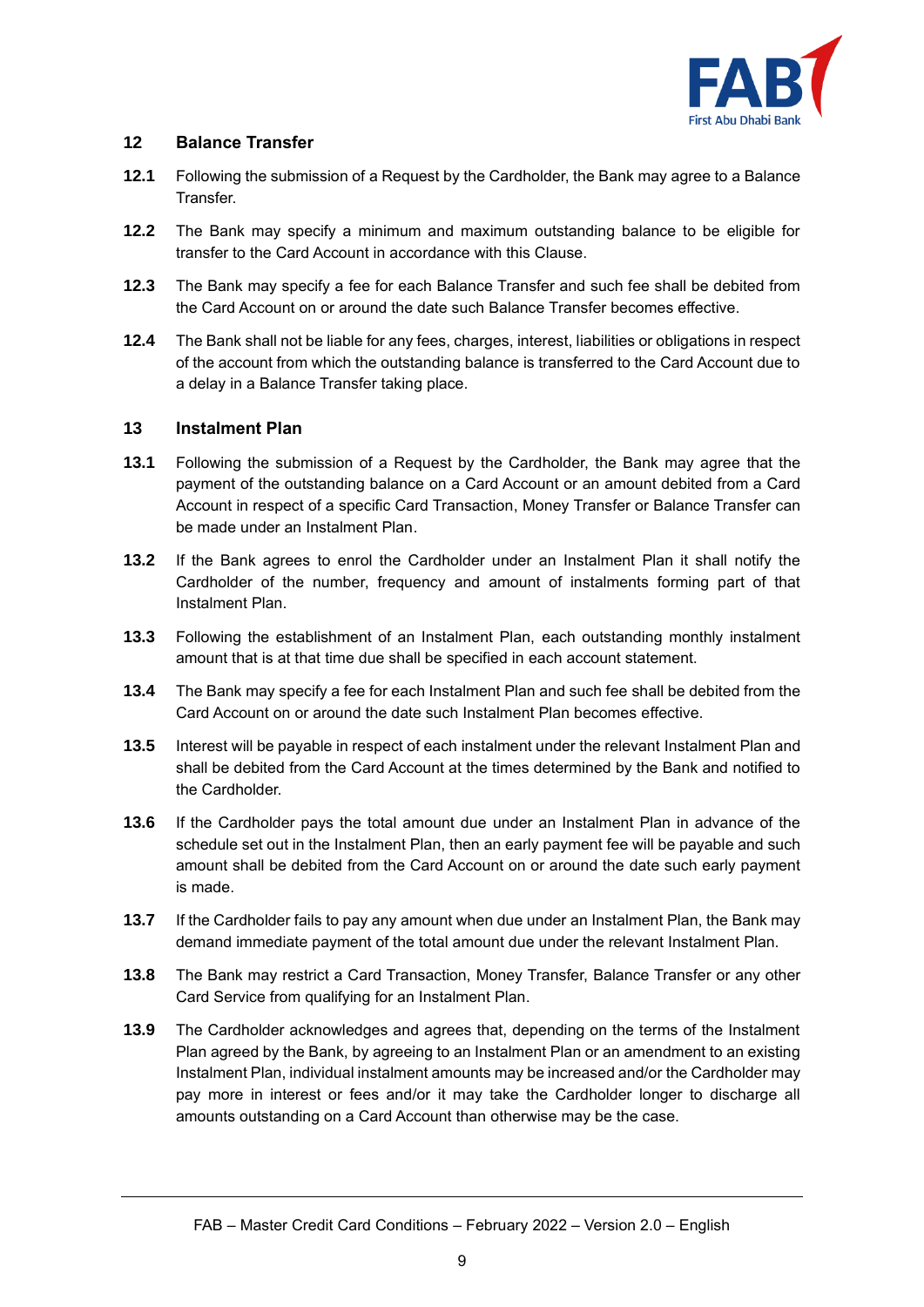

# **14 Money Transfer**

- **14.1** Following the submission of a Request by the Cardholder, the Bank may permit the Cardholder to make a Money Transfer.
- **14.2** The Bank may specify a minimum and maximum amount eligible for a Money Transfer in accordance with this Clause.
- **14.3** The Bank may specify a fee in respect of a Money Transfer and such fee shall be debited from the Card Account on or around the date the Money Transfer becomes effective.

# **15 Payment Holiday**

- **15.1** Following the submission of a Request by the Cardholder, the Bank may agree to defer the payment by the Cardholder of the Minimum Amount specified in one account statement and include that portion of the Minimum Amount in the next account statement delivered in accordance with Clause [10](#page-7-0) (*Statements*).
- **15.2** If the Bank agrees to such deferral then no Late Payment Fee shall be payable by the Cardholder on the original account statement.
- **15.3** Interest on the portion of any Minimum Amount that is deferred in accordance with this Clause shall accrue on a daily basis from the date that the Minimum Amount was due under the original account statement until repayment of that Minimum Amount is made in full. Interest shall continue to accrue at the rate specified in the Schedule of Charges in respect of the outstanding balance and shall be debited from the Card Account at the times determined by the Bank and notified to the Cardholder.
- **15.4** A fee calculated in accordance with the Schedule of Charges will be payable for each deferral of all or part of a Minimum Amount and shall be debited from the Card Account on or around the date such deferral becomes effective.
- **15.5** The Cardholder acknowledges and agrees that any deferral agreed by the Bank in accordance with this Clause is not a waiver of payment of any Liabilities.
- **15.6** The Cardholder acknowledges and agrees that, depending on the terms of the deferral agreed by the Bank, the Minimum Amount due in an account statement may be increased and/or the Cardholder may pay more in interest or fees and/or it may take the Cardholder longer to discharge all amounts outstanding on a Card Account than otherwise may be the case.

# **16 Standing Instruction**

- **16.1** Following the submission of a Request by the Cardholder, the Bank may agree to a Standing Instruction.
- **16.2** The Cardholder shall ensure that the date on which payment of a Standing Instruction is debited from the Card Account is at least seven (7) days prior to the date on which the funds must be credited to the beneficiary account.
- **16.3** Where the payment date of a Standing Instruction falls on a day other than a Business Day, the Bank shall make the payment on the preceding Business Day.
- **16.4** The Standing Instruction will continue until the Cardholder expressly revokes the Standing Instruction by providing the Bank with prior written notice.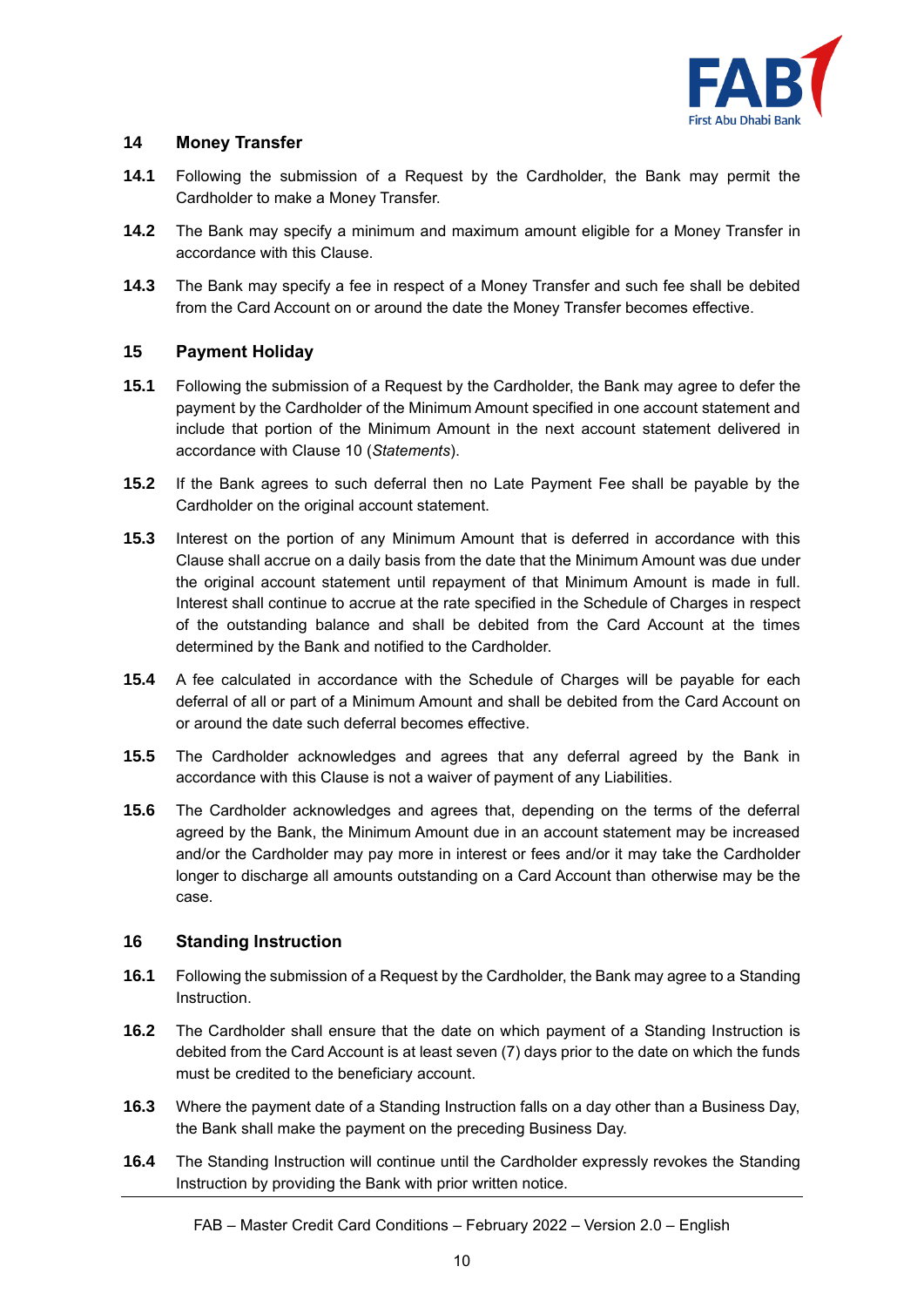

**16.5** The Bank has no obligation to process or act on a Standing Instruction if the Cardholder fails to pay the Minimum Amount by the Payment Date.

# **17 Refunds**

The Card Account will be credited with a refund in respect of a Card Transaction upon receipt by the Bank of the refund amount from the relevant counterparty.

# **18 Electronic Banking Services**

- **18.1** The Bank may provide the Cardholder with Electronic Banking Services. These Electronic Banking Services are provided at the Cardholder's own risk. The Cardholder agrees to follow any guidelines issued by the Bank regarding safety measures and precautions for the use of such Electronic Banking Services.
- **18.2** The Cardholder acknowledges and agrees that despite the use of Security Codes and other sophisticated security measures, any communication sent to or by the Bank through Electronic Banking Services may not be a secure and confidential means of communication. If the Cardholder chooses to interact with the Bank in this way, the Cardholder does so at the Cardholder's own risk.
- **18.3** It is the Cardholder's sole responsibility to acquire and maintain suitable and compatible equipment, devices and software required in order to access Electronic Banking Services, including any anti-virus or other security protection for such equipment, device or software. In addition, the Cardholder will be responsible for the costs charged by the Cardholder's telephone or electronic communications provider.
- **18.4** The Cardholder shall be responsible for the accuracy and authenticity of all information supplied to the Bank by the Cardholder over the telephone or through electronic means and agrees that the Bank shall not be liable for any consequences arising out of erroneous information supplied by the Cardholder. The Cardholder shall not allow any person access to any of the Cardholder's electronic devices in a manner that would enable such person to access Electronic Banking Services.
- **18.5** If the Cardholder loses possession, control or functionality of any of the Cardholder's electronic devices, or has reason to believe that Electronic Banking Services are being accessed by a person other than the Cardholder, the Cardholder must immediately notify the Bank, upon which the Bank may block Electronic Banking Services and Card Services for such duration and upon such conditions as the Bank shall determine. Unless and until otherwise notified by the Cardholder, all instructions received by the Bank which are initiated through such Electronic Banking Services shall be deemed to have originated from the Cardholder, and the Bank shall be entitled to rely on such instructions without any further investigation or enquiry. The Cardholder acknowledges and agrees that the Bank may not be able to reverse or nullify any transaction executed based on instructions received prior to the Cardholder notifying the Bank in accordance with this Clause.
- **18.6** The Cardholder agrees that the Electronic Banking Services are provided over or through the internet and that the open and electronic nature of the internet may give rise to virus attacks, errors, losses, damages and claims and that any transaction effected through Electronic Banking Services is made at the Cardholder's own risk and responsibility. The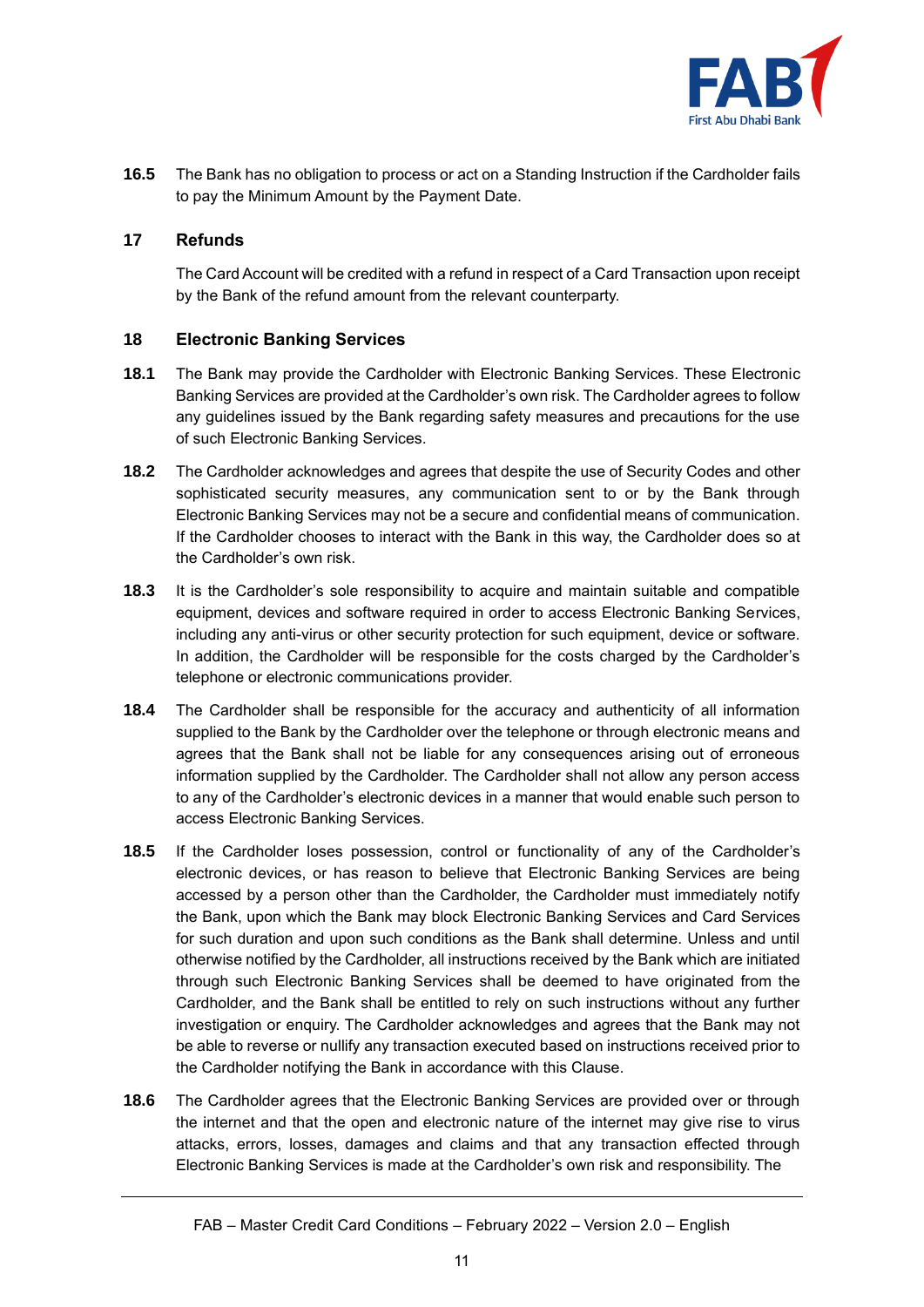

Bank shall not be liable for any losses suffered by the Cardholder as a result of using Electronic Banking Services.

**18.7** The Cardholder shall promptly notify the Bank of any changes to the Cardholder's mobile telephone details or telecommunication provider.

#### <span id="page-11-0"></span>**19 Security Codes**

- **19.1** The Cardholder shall keep all Security Codes confidential and shall not disclose or make available such Security Codes to any third party. The Cardholder shall exercise due care to prevent any loss, theft or wrongful use of any Security Code.
- **19.2** The Bank shall be under no duty to verify the authenticity of any instructions received from the Cardholder authenticated through a Security Code in accordance with the applicable procedures of the Bank.
- **19.3** If a Security Code is lost, stolen or has otherwise been intercepted by or revealed to third parties, the Cardholder shall immediately notify the Bank. Unless and until the Bank has received that notification, the Cardholder shall be responsible for any instruction or transaction which has been processed through the use of a Security Code.

# **20 Special Categories of Cardholders**

- **20.1** The Bank may make Card Services available to illiterate Cardholders subject to applicable law and the Bank's policy, as amended from time to time.
- **20.2** The Bank may make Card Services available to blind and/or deaf and/or mute Cardholders subject to applicable law and the Bank's policy, as amended from time to time.

#### **21 Taxes**

- **21.1** The Cardholder is solely responsible for the Cardholder's tax affairs.
- **21.2** Unless expressly provided to the contrary, all amounts expressed to be payable by the Cardholder are exclusive of any applicable taxes (including but not limited to value added tax (or any equivalent tax)). The Bank is authorised to debit the Card Account with, or otherwise withhold, the amount of any applicable taxes required to be charged or withheld by the Bank. If any applicable taxes are paid by the Bank on the Cardholder's behalf, the Bank shall be entitled to debit the Card Account for any such amount.
- **21.3** The Bank may be required by law or by agreement with applicable tax authorities, to report certain information about the Cardholder (or, in the case of legal persons, the Cardholder's direct and indirect owners or the Cardholder's trustees and beneficiaries) and the Cardholder's relationship with the Bank, including information about the Card Account and other Card Services provided by the Bank to the Cardholder:
	- **21.3.1** to the tax authorities in the country where the Bank maintains the Card Account for the Cardholder, which may then pass that information to the tax authorities in another country where the Cardholder may be subject to tax; or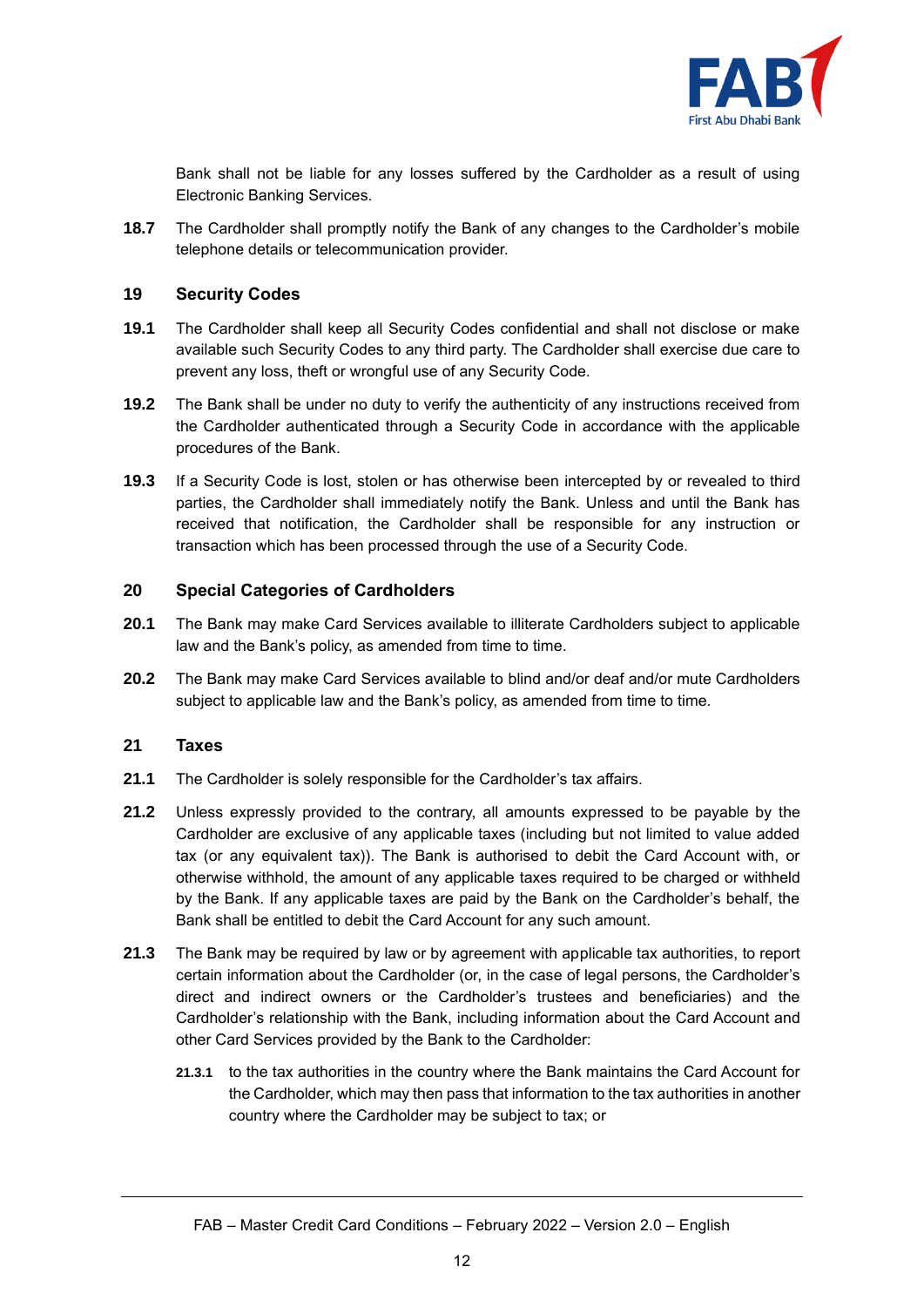

- **21.3.2** directly to the tax authorities in the Cardholder's country of nationality or residence or other countries where the Bank reasonably determines or is required to presume the Cardholder is subject to tax.
- **21.4** The Cardholder agrees to provide the Bank with any information (including declarations, certificates, documents, details of any special ruling or treatment applicable to the general nationality or category of person to which the Cardholder may belong) which the Bank may request (or which may otherwise be required) in connection with any tax, tax status or other applicable reporting requirements. The Cardholder must ensure that, when providing such information to the Bank, it is true and correct in every respect, not misleading in any way, and contains all material information relevant to the subject matter of the request. Should any information previously provided by the Cardholder become inaccurate or incomplete, the Cardholder must promptly notify the Bank.

#### **22 Gross-up**

- **22.1** All amounts to be paid to the Bank must be paid in the currency specified and without (and free and clear of any deduction for) withholding (including on account of any tax), set-off or counterclaim.
- **22.2** If the Cardholder is required by law to deduct an amount on account of tax from any Liabilities owed to the Bank, the Cardholder must increase the amount payable to the Bank so that, after any such deduction has been made, the amount received by the Bank is equal to the amount that the Bank would have received had no deduction been required.

# <span id="page-12-0"></span>**23 Rates, Fees and Costs**

- **23.1** The Cardholder agrees to pay all applicable fees, costs, charges and expenses of the Bank in connection with the provision of a Card Service. Details of such fees, costs, charges and expenses are set out in the Schedule of Charges. The Schedule of Charges is available at the Bank's branches, on the Bank's website or otherwise upon request.
- **23.2** The Cardholder is bound to pay interest and any applicable commission at the Bank's prevailing rates at the relevant time. If any amount is due to the Bank but is not paid when due, a default rate of interest may also be chargeable. The Bank may in its sole and absolute discretion, by notice to the Cardholder, amend any interest rate or rate of any commission due at any time in accordance with applicable law.
- **23.3** When due, the Cardholder authorises the Bank to debit the Card Account with the amount of any applicable fees, costs, charges, expenses, interest or commission set out in the Schedule of Charges or otherwise specified in any applicable Additional Conditions.
- **23.4** All amounts paid to the Bank are non-refundable and may not be applied as credit against any other amount due to the Bank.

#### **24 Communication and Delivery**

**24.1** Unless otherwise agreed, any communication to be made or delivered in connection with the Card Services shall be made in writing. The Bank is entitled to deliver such communication in any format it deems appropriate (including in paper form or electronically).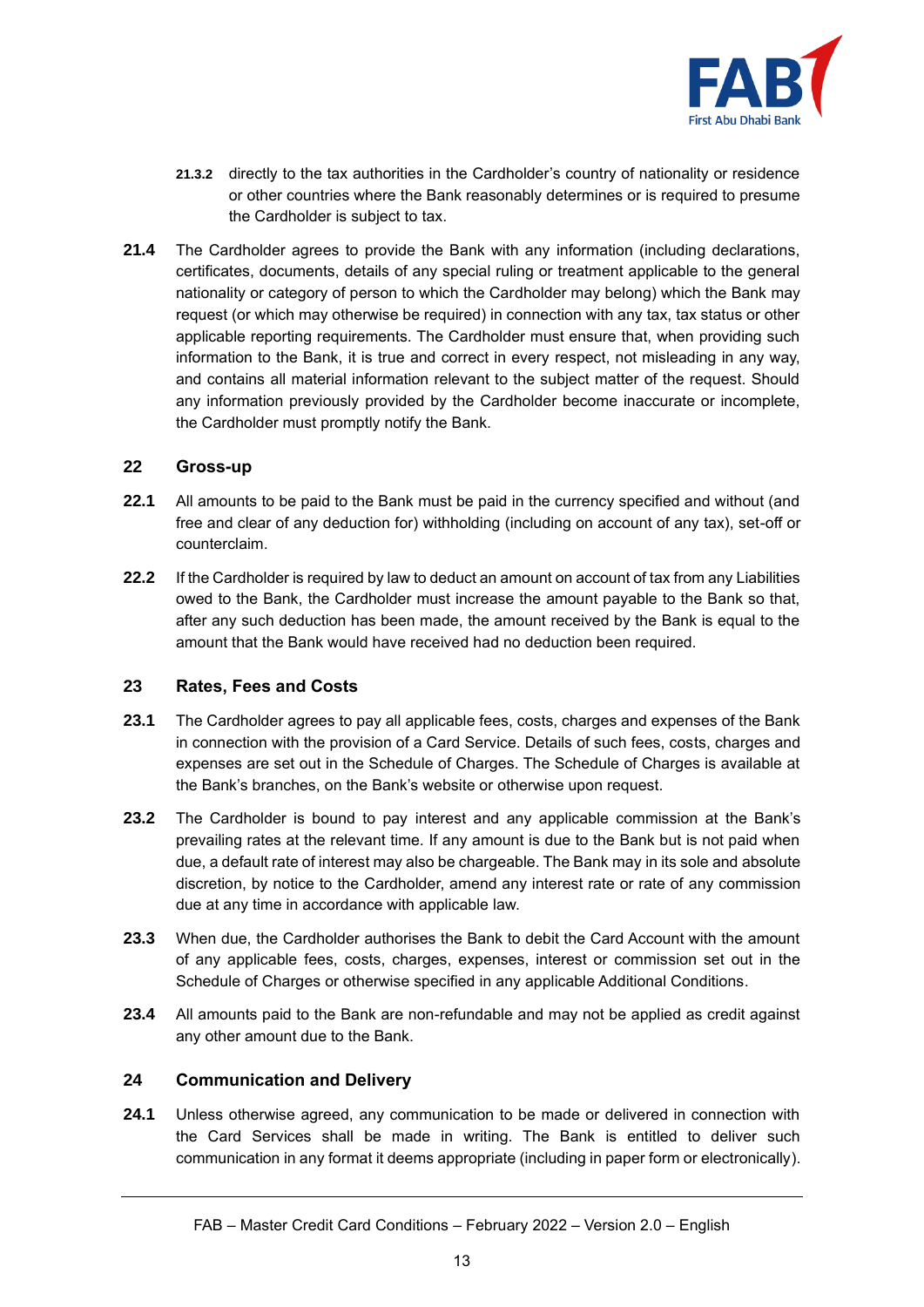

- **24.2** Without prejudice to the generality of the above, any communication may be delivered electronically (including through electronic mail or Electronic Banking Services), unless the Bank has prescribed a particular mode of delivery for a particular Card Service or communication, in which case such communication shall not be validly sent or received unless the method of delivery prescribed by the Bank has been followed. Any communication delivered in electronic form shall constitute delivery of such communication "in writing" or in "written" form for the purposes of these Master Credit Card Conditions, any Additional Conditions and any applicable laws and shall have the same legal effect as if such communication were delivered in paper form, signed by the Cardholder or the Bank (as applicable). The Cardholder will not challenge the admissibility of any such communication on the grounds that it is made in electronic form.
- **24.3** It is the Cardholder's responsibility to check all communications sent by the Bank and to keep such communication secure. The Bank provides no assurance that electronic communication is secure or error free and the Cardholder agrees that any communication transmitted electronically can be intercepted, lost, delayed or be virus infected.
- **24.4** Any communication made by the Bank shall be validly given:
	- **24.4.1** if made or delivered electronically, when sent to the Cardholder's electronic mail address, mobile telephone or facsimile number (in each case, as notified by the Cardholder from time to time to the Bank) or made available through Electronic Banking Services, in each case, in readable form; and
	- **24.4.2** in all other cases, five (5) Business Days after being dispatched.
- **24.5** Any communication delivered by the Cardholder to the Bank shall be validly given only when actually received by the Bank, at the place and in the manner specified by the Bank for such purpose.
- **24.6** It is the Cardholder's responsibility to provide the Bank at all times with an up-to-date postal address, mobile telephone number and electronic mail address and to notify the Bank of any change of contact information previously provided to the Bank.
- **24.7** The Cardholder agrees that all communications sent by the Bank to the Cardholder and any attachments are confidential to the Cardholder and the Cardholder shall delete or otherwise discard any communication sent in error by the Bank or addressed to a recipient other than the Cardholder.
- **24.8** The Bank is entitled to rely on any communication sent to it by the Cardholder and is not under any obligation to verify the authenticity or accuracy of any such communication.
- **24.9** Without prejudice to the generality of the above, the Bank may communicate with the Cardholder by telephone (including mobile phone). The Cardholder agrees that telephone conversations with the Bank may be recorded and agrees that any recordings so made are admissible as evidence in any court, arbitration or other proceedings.
- **24.10** The Bank shall send any physical items such as Cards by normal post or courier to the Cardholder's address in the Bank's records or such other address as requested by the Cardholder, and at the Cardholder's own risk and responsibility.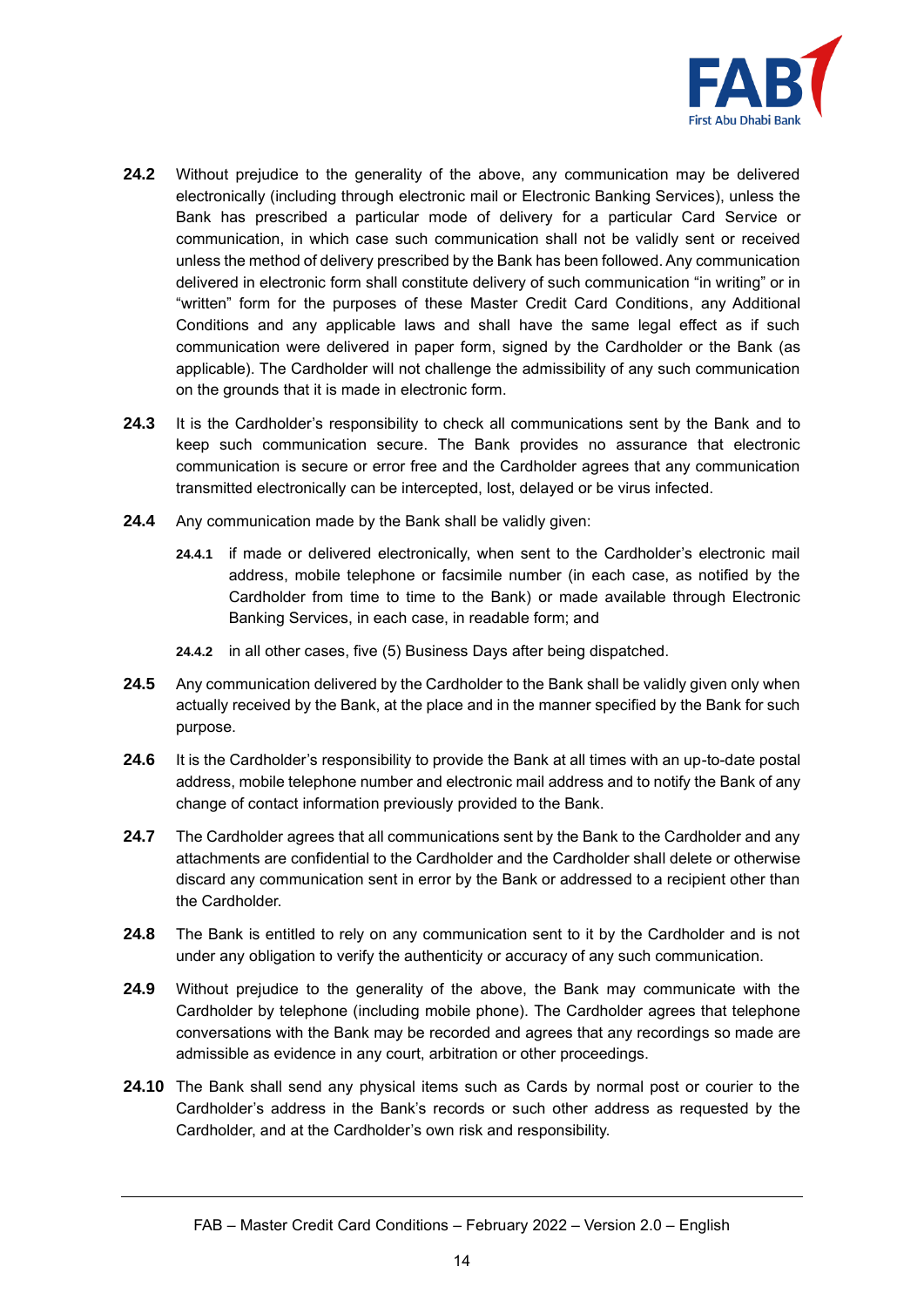

# **25 Confidentiality**

- **25.1** The Bank shall keep all Confidential Information confidential but the Cardholder consents to the Bank disclosing all such Confidential Information, on a confidential basis:
	- **25.1.1** to any member of the FAB Group;
	- **25.1.2** to any Delegate to the extent necessary to enable the Bank to provide Card Services to the Cardholder, directly or indirectly;
	- **25.1.3** to any professional adviser of the Bank;
	- **25.1.4** to any exchange, depository, clearing house or settlement system, swap data repository or trade repository (whether local or global), where the Bank or a Delegate is required to disclose such Confidential Information;
	- **25.1.5** to any actual or potential permitted transferee or assignee (or, in each case, any of their agents or professional advisers) of the Bank's rights and obligations under these Master Credit Card Conditions or any Additional Conditions or in connection with any business transfer, disposal, merger or acquisition undertaken by the Bank;
	- **25.1.6** to any rating agency, insurer or insurance broker, or direct or indirect provider of credit protection to the Bank in connection with the Card Services provided by the Bank;
	- **25.1.7** to the Etihad Credit Bureau, any other authorised credit reference agency or credit bureau or the Emirates Integrated Registries Company, and the Cardholder fully acknowledges the consequences of such disclosure on the Cardholder's ability to access future financial products or services, whether from the Bank or any other party;
	- **25.1.8** as required by any applicable law;
	- **25.1.9** as required by any court, tribunal, regulatory, supervisory, tax, sanctions, governmental or quasi-governmental authority having jurisdiction over the Bank or that the Bank reasonably believes has jurisdiction over the Cardholder;
	- **25.1.10** as may be required in order to preserve or enforce any of the Bank's rights or remedies against the Cardholder; or
	- **25.1.11** as otherwise specified in these Master Credit Card Conditions or any Additional **Conditions**
- **25.2** The Cardholder authorises the Bank to obtain information, on an ongoing basis, from the Etihad Credit Bureau, the Emirates Integrated Registries Company, the Central Bank of the UAE, banks and other financial institutions, the Cardholder's employer, references or any other body as the Bank deems appropriate, about the Cardholder's financial and nonfinancial affairs which includes but is not limited to the details of the Cardholder's banking facilities, financial position, income, contact information and any other information relating to the Cardholder (including Personal Data) which the Bank deems appropriate without any reference to the Cardholder.
- **25.3** To comply with certain of its legal or regulatory obligations, the Bank may centralise the processing of the Cardholder's information in one or more locations inside or outside the UAE.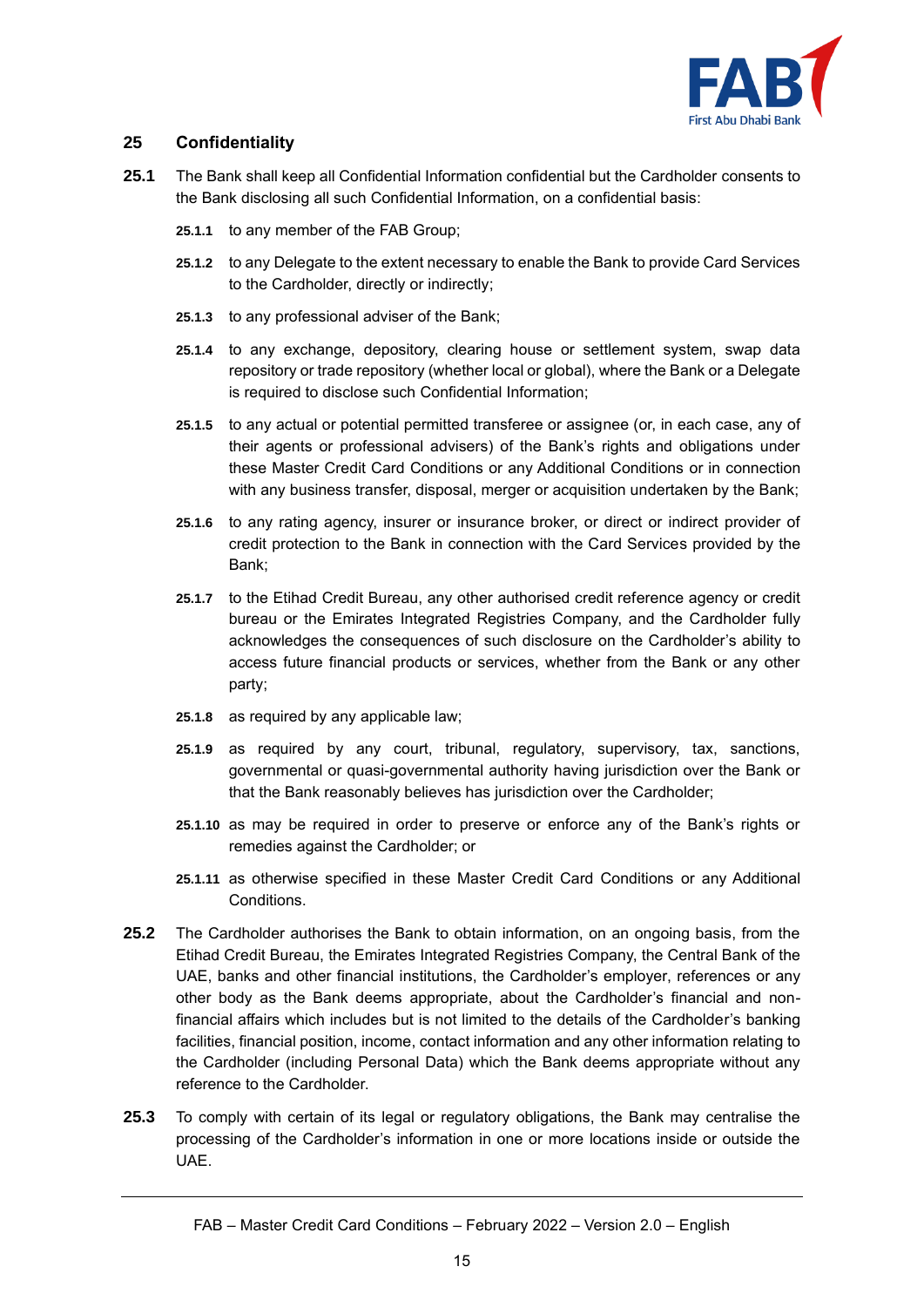

- **25.4** The Cardholder agrees to the processing and disclosure of the Cardholder's information in accordance with this Clause and to the transfer by the Bank, or its Delegates on the Bank's behalf, of the Cardholder's information to another country or countries for processing on behalf of the Bank. In this context, the Cardholder acknowledges that the Cardholder's information may be accessed under legal proceedings outside the UAE in such circumstances.
- **25.5** The Cardholder agrees to the processing and disclosure of the Cardholder's information to a Co-Brand Partner or a subsidiary, associate, branch, assignee, service provider, insurer, agent or delegate of a Co-Brand Partner or other party the Bank deems appropriate to enable the Bank or the Co-Brand Partner to perform their obligations in relation to any Co-Branded Card.
- **25.6** Where the Bank discloses Confidential Information in accordance with this Clause it shall, where reasonably practicable, take steps to ensure that the recipient of such Confidential Information will keep such information confidential.

#### **26 Personal Data Protection**

- **26.1** The Bank is committed to providing a high level of protection regarding the processing of the Cardholder's Personal Data in compliance with applicable data protection laws and regulations.
- **26.2** The Bank may collect, use, store, disclose or otherwise process the Cardholder's Personal Data for the following purposes:
	- **26.2.1** processing applications for Card Services, including assessing the Cardholder's suitability and performing necessary checks and risk assessments;
	- **26.2.2** providing Card Services (including Electronic Banking Services), such as effecting payments or transactions and completing instructions or Requests;
	- **26.2.3** monitoring and improving the Bank's website and its content;
	- **26.2.4** establishing and managing banking relationships and accounts;
	- **26.2.5** conducting market research and surveys with the aim of improving the products and services offered by the Bank;
	- **26.2.6** marketing and promotion (including direct marketing), conducted with or without the support of Delegates engaged by the Bank;
	- **26.2.7** remaining competitive as well as developing and improving the Bank's products and services;
	- **26.2.8** preventing, detecting, investigating and prosecuting crimes (including but not limited to money laundering, terrorism, fraud and other financial crimes) in any jurisdiction through identity verification, government sanctions screening and due diligence checks;
	- **26.2.9** complying with applicable laws, regulations, policies, voluntary codes, judgements or court orders, as well as any request by any authority, regulator or enforcement agency or body in respect of any member of the FAB Group;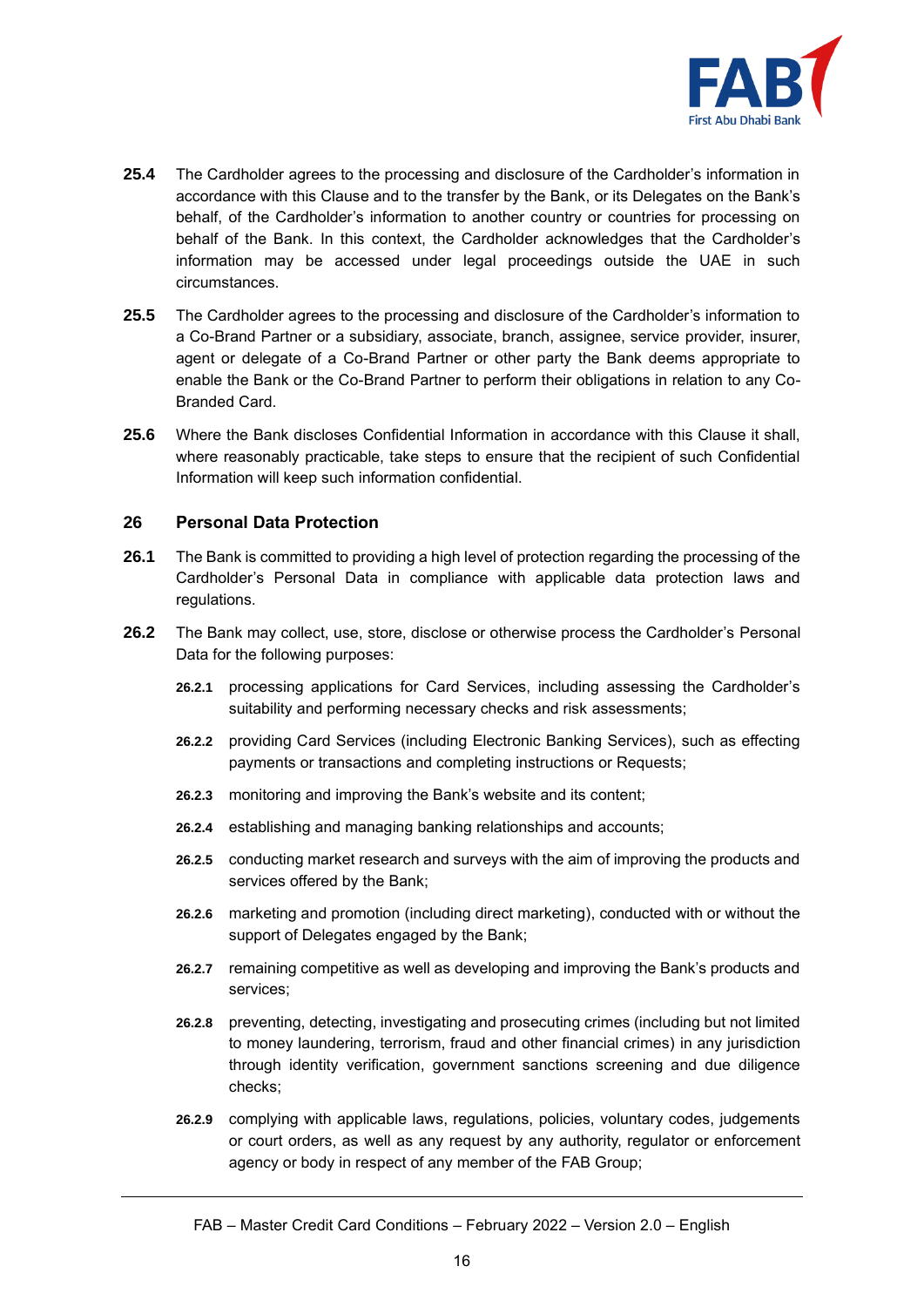

- **26.2.10** establishing, exercising or defending legal rights in connection with legal proceedings (including any prospective legal proceedings) and seeking professional or legal advice in relation to such legal proceedings; and
- **26.2.11** surveillance of premises (including ATMs).
- **26.3** The Personal Data requested by the Bank is necessary to perform the Card Services. If it is not provided to the Bank, the Bank may be unable to comply with its legal or regulatory obligations or to provide the Cardholder with the Card Services.
- **26.4** The Cardholder's Personal Data processed by the Bank is kept in a form which permits the Cardholder's identification for no longer than is necessary for the purposes for which the Personal Data is processed in accordance with legal, regulatory and statutory obligations. At the expiry of such periods, the Cardholder's Personal Data will be deleted or archived to comply with legal retention obligations or in accordance with applicable statutory limitation periods.
- **26.5** As a data subject, the Cardholder may have the right at any time to request from any member of the FAB Group, as far as permitted by applicable laws, regulations and/or banking industry guidelines, access to and rectification or deletion of the Cardholder's Personal Data. On legitimate grounds, the Cardholder is also entitled to request a restriction of the processing of the Cardholder's Personal Data or to object to such processing.
- **26.6** In certain circumstances, the Cardholder may have the right to withdraw the Cardholder's consent to the processing of the Cardholder's Personal Data by the Bank. If the Cardholder withdraws such consent, the Bank may continue to process such Personal Data where required for its business operations. Any future withdrawal of consent will not affect the validity of any prior processing of Personal Data by the Bank.
- **26.7** The Cardholder is entitled to lodge a complaint with any competent data protection authority concerning the compliance of any member of the FAB Group with applicable data protection laws.
- **26.8** The manner in which the Bank collects, uses, stores, shares and protects the Cardholder's Personal Data, as well as the Cardholder's rights with respect to such Personal Data, are explained in more detail in the Privacy Statement which can be found [here [\[Privacy Policy](https://www.bankfab.com/en-ae/privacy-policy)  [| First Abu Dhabi Bank \(FAB\) -](https://www.bankfab.com/en-ae/privacy-policy) UAE (bankfab.com)]. Unless expressly stated otherwise in the relevant Additional Conditions, the terms of the Privacy Statement apply to all Card Services and may be updated by the Bank in accordance with these Master Credit Card Conditions in order to comply with applicable data protection laws and regulations.
- **26.9** For any requests relating to the processing of the Cardholder's Personal Data, the Cardholder should contact:

Data Protection Officer First Abu Dhabi Bank PJSC Abu Dhabi, United Arab Emirates Email: [privacy@bankfab.com](mailto:privacy@bankfab.com)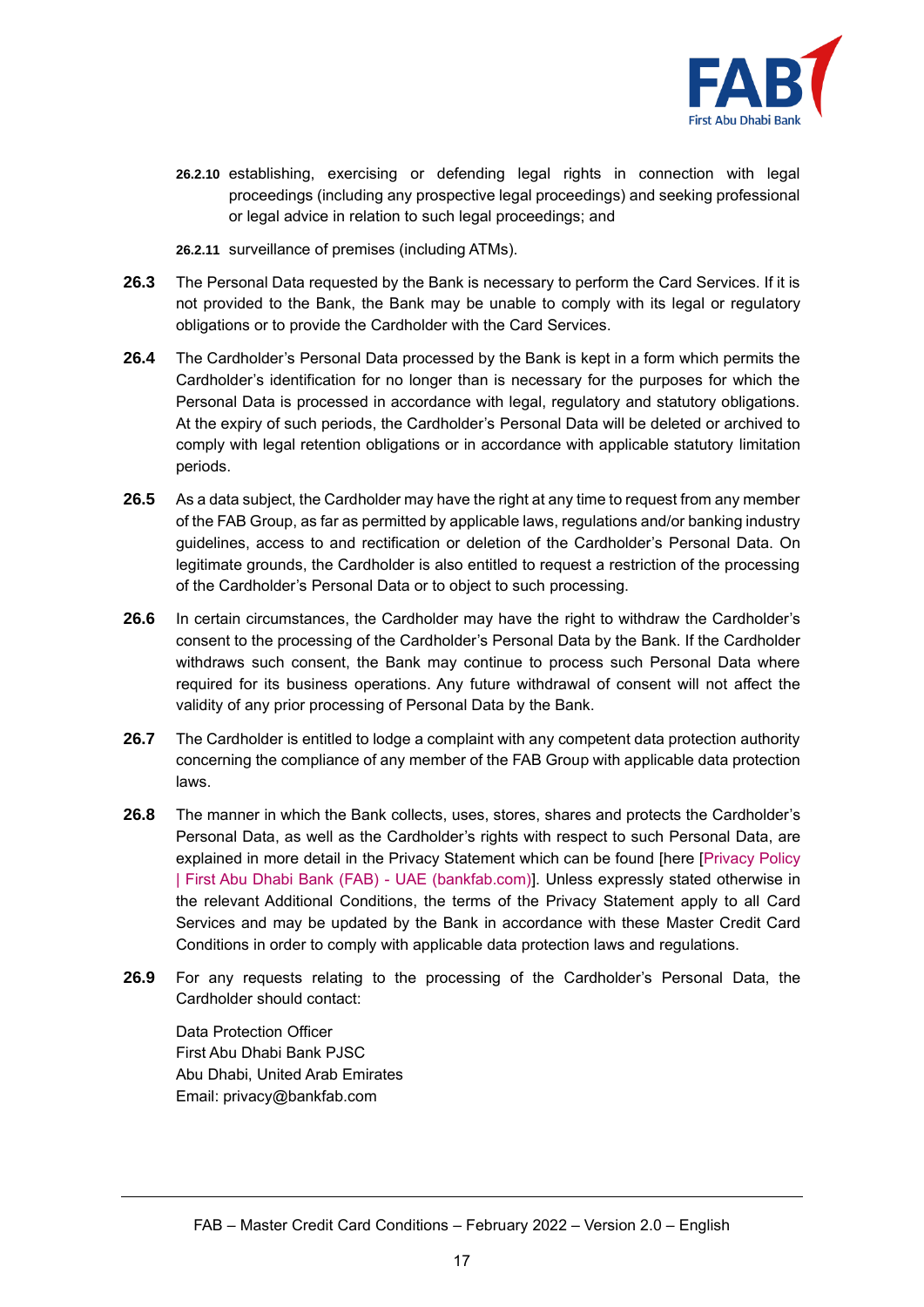

# <span id="page-17-0"></span>**27 Death, Loss of Legal Capacity or Insolvency**

Upon being notified of the death, loss of legal capacity, dissolution, bankruptcy or insolvency or the occurrence of any similar event affecting the Cardholder, the Bank shall act in accordance with applicable laws. Subject to applicable laws, the Bank shall be entitled to:

- **27.1.1** cease the provision of a Card Service (whether in whole or in part);
- **27.1.2** block or freeze a Card or the Card Account (whether in whole or in part); or
- **27.1.3** close and terminate the Card Account.

At any time that the Card Account is blocked or frozen the Bank may accept credit transactions on that Card Account in accordance with these Master Credit Card Conditions but no Card Transaction, Cash Advance, Balance Transfer, Money Transfer or Standing Instruction shall be made on or from such Card Account other than in accordance with applicable law or in accordance with an order from a competent court or authority having jurisdiction over the Bank.

#### **28 Collection**

The Cardholder agrees that the Bank has the right to visit or, authorise any Delegate (in or outside the UAE) to visit, the Cardholder's place of residence or employment in order to discuss and/or collect, any of the Cardholder's Liabilities that have become due. The Cardholder authorises the Bank to provide its Delegates with any information or documents pertaining to the Cardholder and to take appropriate action on behalf of the Bank to collect such Liabilities. The Cardholder shall be liable to pay all costs of collections including legal fees.

# **29 Indivisibility of Card Accounts and Set Off**

- **29.1** All Card Accounts held by the Cardholder, whether in one currency or in different currencies or whether of the same or a different type, may be treated by the Bank as elements of a single and indivisible Card Account.
- **29.2** In addition to any other general right of set off or other rights conferred by law or contract, each member of the FAB Group shall be entitled, at any time, to:
	- **29.2.1** combine or consolidate all or any of the accounts held by the Bank or any other member of the FAB Group in the name of the Cardholder wherever such account is located and in whatever currency such account is denominated; and/or
	- **29.2.2** set off any credit balances in an account held by, or any other amount due to the Cardholder from, the Bank or any other member of the FAB Group, against all or any part of the Cardholder's Liabilities (in whatever currency such Liabilities are denominated).
- **29.3** The Bank shall be entitled to consider as inter-related all transactions which the Cardholder undertakes with any member of the FAB Group, irrespective of the fact that such transactions may be undertaken through different accounts.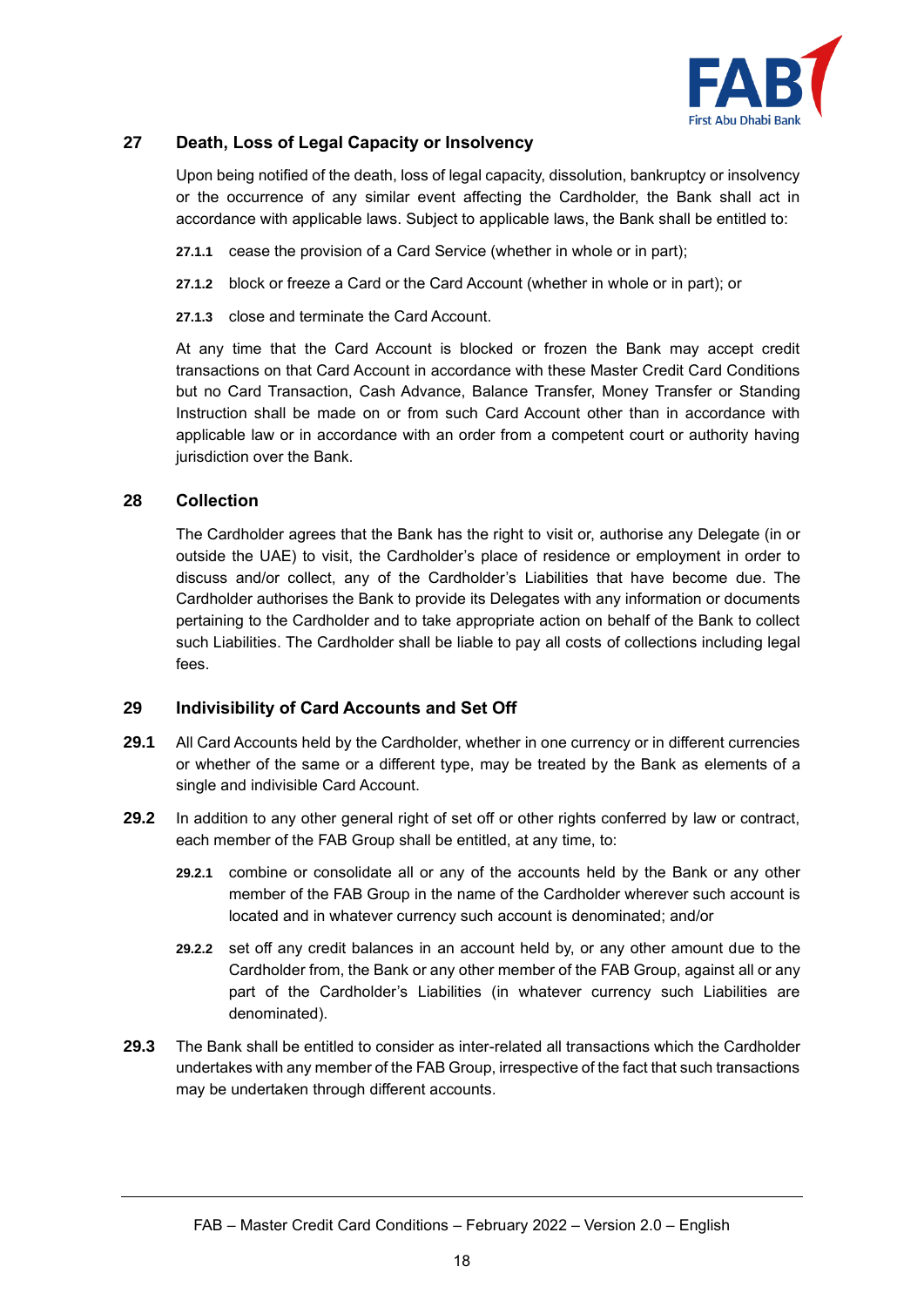

# **30 Compliance**

- **30.1** The Cardholder acknowledges and agrees that the Bank is subject to strict legal and regulatory requirements in relation to the provision of Card Services and the operation of the Card Account. Nothing in these Master Credit Card Conditions or any Additional Conditions will oblige the Bank to do, or refrain from doing, anything that might, in the Bank's opinion, amount to a breach of any:
	- **30.1.1** law;
	- **30.1.2** order of any competent court or other authority having jurisdiction over the Bank, any other member of the FAB Group, a Delegate or the Cardholder;
	- **30.1.3** duty of care; or
	- **30.1.4** economic, financial or trade sanction or embargo.
- **30.2** The Cardholder confirms that it complies with, and undertakes to continue to comply with, all legal and regulatory obligations to which it is subject, including (without limitation) those relating to the prevention of bribery, corruption, fraud, money laundering and terrorist activity and the provision of financial and other services to persons or entities which may be subject to sanctions.
- **30.3** The Cardholder agrees that the Bank may take whatever action it considers appropriate to meet any obligations, either in the UAE or elsewhere in the world, relating to the prevention of bribery, corruption, fraud, money laundering and terrorist activity and the provision of financial and other services to persons or companies who may be subject to sanctions (whether in the form of economic, financial or trade sanctions or embargo or otherwise). This may include, but is not limited to, the freezing of funds in the Card Account, investigating and intercepting payments into and out of the Card Account (particularly in the case of international transfers of funds) and investigating the source of or intended recipient of any funds. It may also include making enquiries to establish whether a person is subject to sanctions. This may delay the carrying out of the Cardholder's instructions or the receipt of cleared funds.
- **30.4** The Cardholder agrees to take all such steps as the Bank may require in order to enable the Bank to comply with its legal and regulatory requirements as set out above.
- **30.5** The Bank may report any suspicious or illegal activities or transactions to the competent authorities whether in the UAE or elsewhere.
- **30.6** The Bank is not entitled to charge interest on accrued interest by operation of law and nothing in these Master Credit Card Conditions or any Additional Conditions shall be construed, interpreted or applied in such a manner.

#### **31 Use of Third Parties**

- **31.1** The Bank is authorised to delegate from time to time any of its duties under these Master Credit Card Conditions and any Additional Conditions to such Delegate as it may think fit.
- **31.2** The Cardholder acknowledges that:
	- **31.2.1** any Delegate will act in accordance with applicable laws in the jurisdiction where that Delegate is located;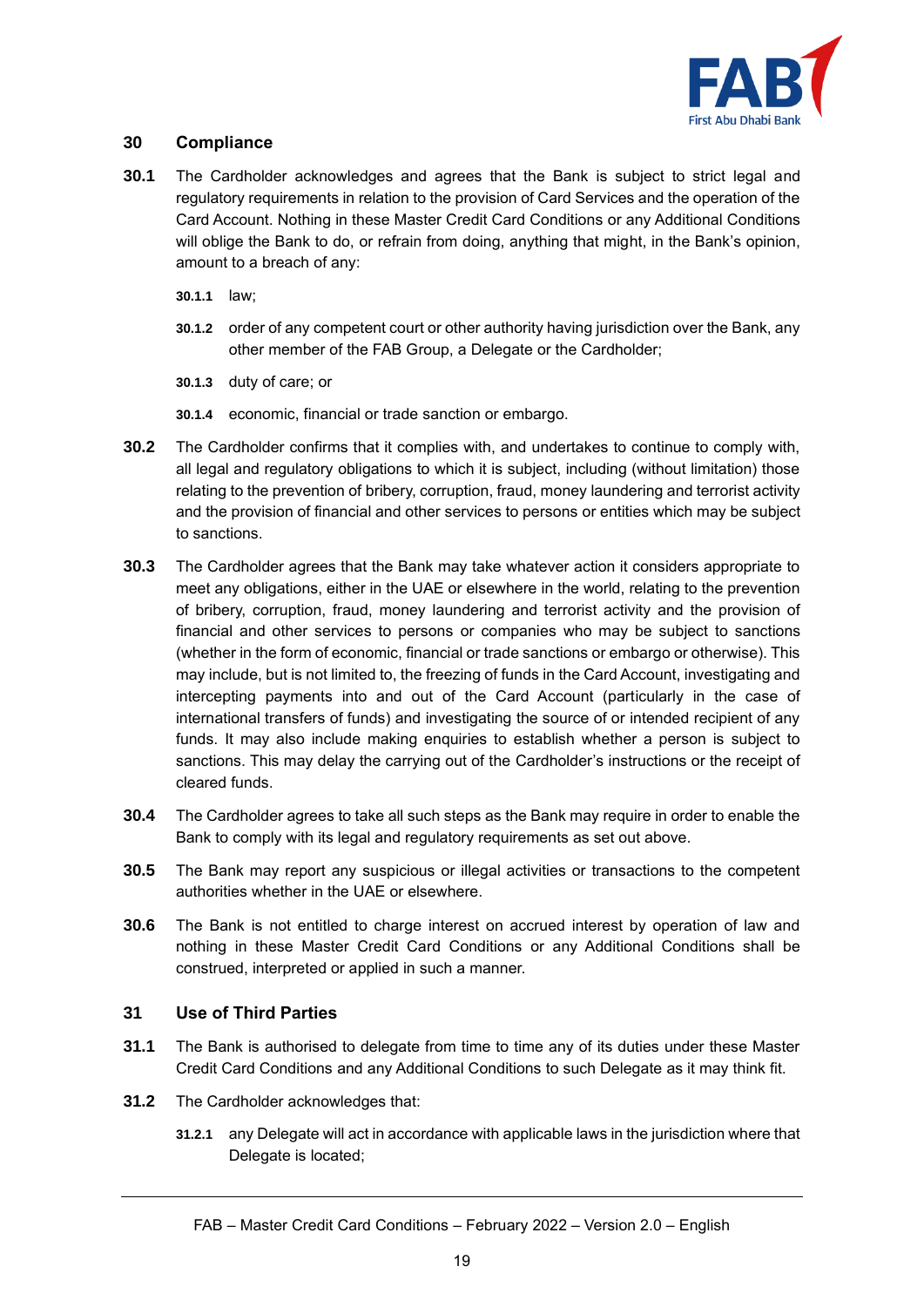

- **31.2.2** any Delegate may be permitted to delegate the duties delegated to it by the Bank and the Bank may have no direct enforceable rights against the ultimate delegate; and
- **31.2.3** the Bank may only have contractual rights against a Delegate.
- **31.3** The Bank may (and is authorised by the Cardholder to) introduce or refer the Cardholder directly to such Delegates to provide the Services directly.
- **31.4** The Bank may open accounts (whether in the name of the Bank or the name of the Cardholder) with any Delegate appointed in accordance with these Master Credit Card Conditions.
- **31.5** The Cardholder shall be responsible for any fees, costs or expenses payable to any Delegate.

#### **32 Conflicts**

- **32.1** The provision of Card Services by the Bank under these Master Credit Card Conditions or any Additional Conditions is not to be deemed exclusive.
- **32.2** The Bank may, without further notification to the Cardholder, provide Card Services or carry out transactions with or for the Cardholder:
	- **32.2.1** in which the Bank has a direct or indirect interest; or
	- **32.2.2** in circumstances where the Bank has a relationship with another party which does or may create a conflict with a duty that the Bank may owe to the Cardholder.
- **32.3** To the fullest extent permitted by law, the Bank shall be entitled, without further disclosure, to accept and retain for its own account and benefit, any profit, rebate, commission, fee, benefit, discount and/or other advantage arising out of or in connection with any Card Service.

# <span id="page-19-0"></span>**33 Indemnity and Limitation of Liability**

- **33.1** Except in the case of the Bank's fraud, gross negligence or wilful misconduct, the Cardholder shall indemnify the Bank for any claims, demands, losses, damages, liabilities, actions, suits, proceedings, costs and expenses (including legal and any other professional advisers' fees) and any other liability of whatever nature or description howsoever arising that the Bank suffers as a result of any third party claims brought against it in connection with (i) the Bank providing the Card Services to the Cardholder, or (ii) the Bank acting on the Cardholder's instructions.
- **33.2** The Bank shall not be liable for any claims, demands, losses, damages, liabilities, actions, suits, proceedings, costs and expenses (including legal and any other professional advisers' fees) and any other liability of whatever nature or description howsoever arising out of or in connection with any event outside the Bank's control including (without limitation) acts of God, war, riots, hostilities, terrorist activity, local or national emergency, fire, natural calamities, explosions, strikes, court orders, legal restraints, any change in any law, failure of equipment or software, technical, power, communication or network malfunction or breakdown.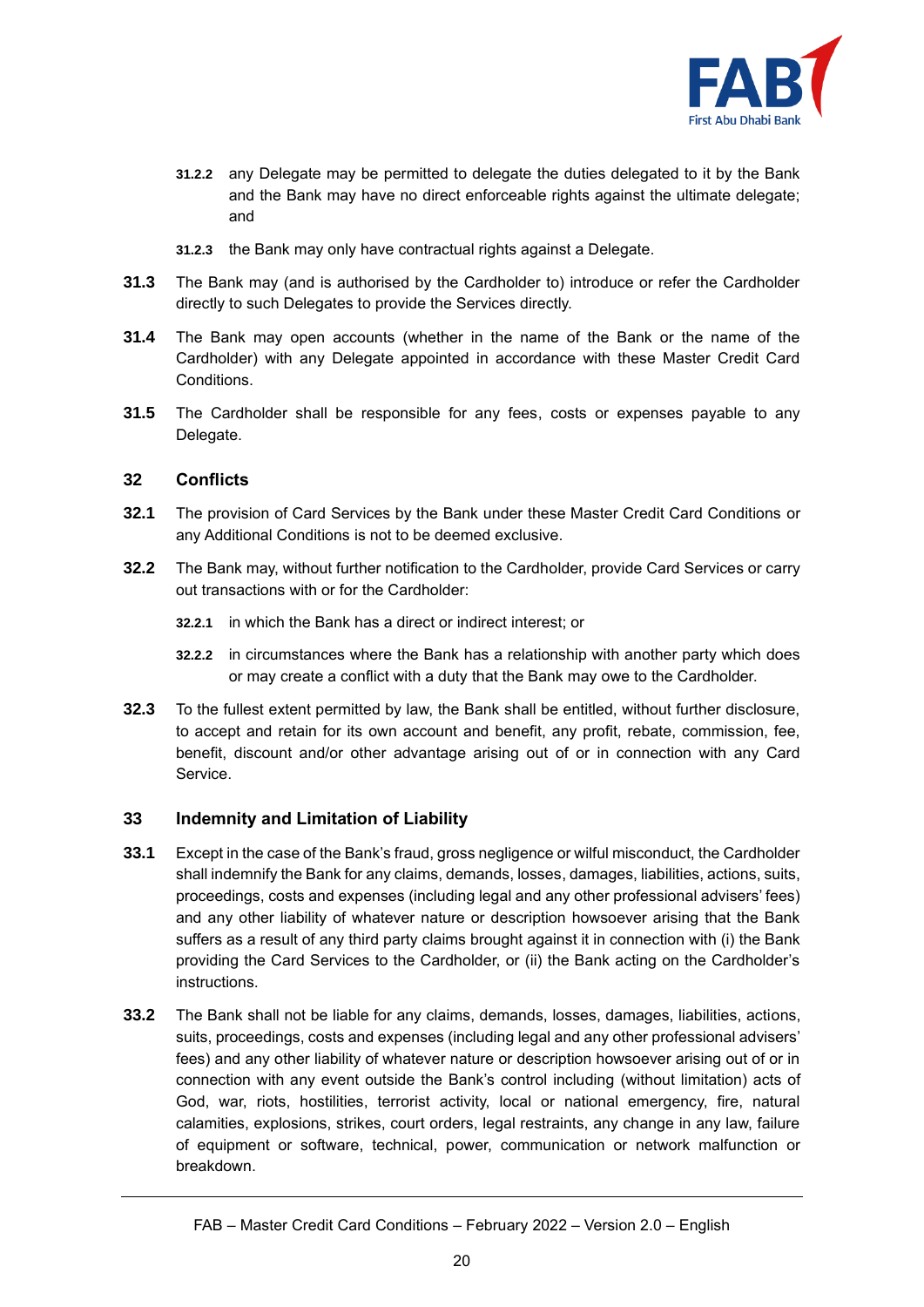

- **33.3** The Bank shall debit the Card Account with all costs and expenses incurred by the Bank arising out of the Bank enforcing these Master Credit Card Conditions.
- **33.4** The Bank shall only be liable to the Cardholder for direct loss which has been finally judicially determined to have been caused by the Bank's fraud, gross negligence or wilful misconduct.
- **33.5** The Bank is not liable for any indirect, incidental, or consequential loss or damage, including loss of profit, howsoever caused, whether foreseeable or not and regardless of whether the Bank has received actual or constructive notice.
- **33.6** The Bank expressly excludes any liability for loss or damage which may be caused to the Cardholder (i) while the Bank is acting in good faith and in compliance with these Master Credit Card Conditions and any applicable laws, or (ii) due to the Cardholder not complying with these Master Credit Card Conditions.
- **33.7** The Bank shall not be liable for any representations or promotions made by or obligations of a Co-Brand Partner in respect of any Benefits that are provided by a Co-Brand Partner in connection with a Co-Branded Card.
- **33.8** Nothing in this Clause or these Master Credit Card Conditions shall operate as a limit or exclusion of the Bank's liability in respect of a duty owed by the Bank to the Cardholder under applicable law, other than as permitted by applicable law.

#### **34 Variation**

- **34.1** Subject to applicable law, the Bank may at any time vary the terms and conditions applicable to any Card Account or Card Service, its Schedule of Charges, these Master Credit Card Conditions or any Additional Conditions (and such amendments may impose additional obligations on the Cardholder). Notice of any such amendments shall be given by the Bank in any manner the Bank deems sufficient to bring notice of the amendments to the attention of the Cardholder, including (without limitation) by updating any printed versions of such terms and conditions, Schedule of Charges, Master Credit Card Conditions or Additional Conditions made available at the Bank's branches or uploading the amended terms and conditions, Schedule of Charges, Master Credit Card Conditions or Additional Conditions to the Bank's website or otherwise making such amended terms available electronically. The Cardholder acknowledges and agrees that the period of notice of a variation may vary depending on the nature of the variation, however, in all cases, the Bank shall comply with applicable law when implementing any variation, including as to the period of notice provided.
- **34.2** Any amendments made by the Bank in accordance with this Clause shall be effective from the date specified by the Bank.
- **34.3** By continuing to use a Card Account or a Card Service, the Cardholder shall be deemed to have accepted the terms and conditions applicable to that Card Account or Card Service as in force at the relevant time.
- **34.4** If the Bank varies any applicable terms and conditions in accordance with this Clause and the Cardholder (a) does not agree to such changes and (b) notifies the Bank within 30 days of notice of such variation, the Cardholder may request the closure of the affected Card Account or termination of the affected Card Service prior to the later of (i) the expiry of the period specified in paragraph (b) or (ii) the date upon which the changes become effective.

FAB – Master Credit Card Conditions – February 2022 – Version 2.0 – English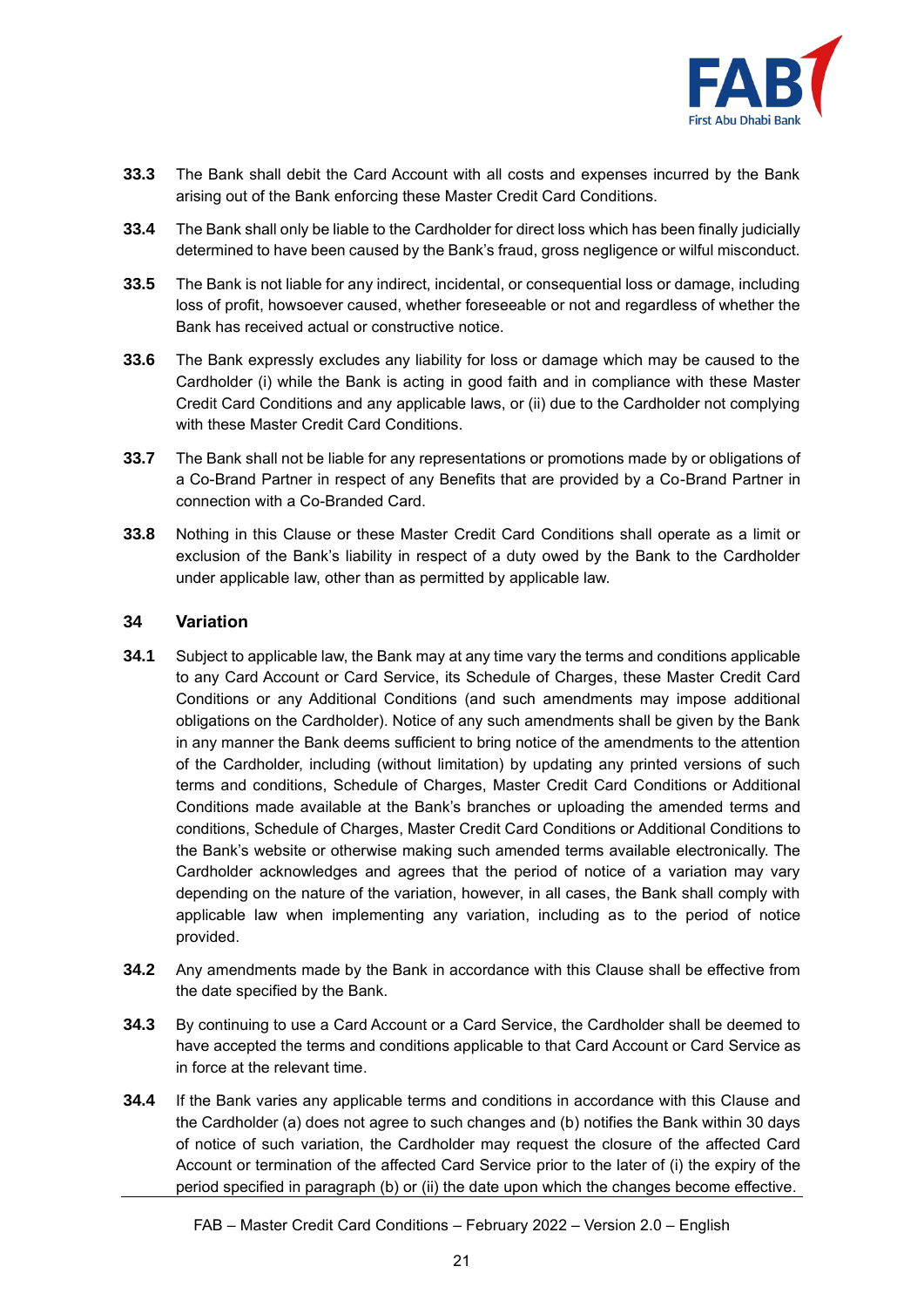

Provided no outstanding Liabilities are due to the Bank, such request may be made without charge.

#### **35 Termination**

- <span id="page-21-0"></span>**35.1** The Card Services offered by the Bank under these Master Credit Card Conditions are offered at the Bank's sole and absolute discretion and may be discontinued, in whole or in part, temporarily or permanently at any time, for any reason. The Bank shall give the Cardholder reasonable notice of any such closure, suspension or termination. Where permitted by applicable law, the Bank shall endeavour to provide its reasons for any such closure or discontinuation.
- <span id="page-21-1"></span>**35.2** Subject to Clause [27](#page-17-0) (*Death, Loss of Legal Capacity or Insolvency*) and provided there are no outstanding Liabilities due to the Bank, the Cardholder may request the termination of the Card Services offered under these Master Credit Card Conditions at any time by giving the Bank prior notice. Unless expressly agreed to the contrary, the Cardholder must provide the Bank with at least forty five (45) days' prior notice of closure or termination.
- <span id="page-21-2"></span>**35.3** Each of the following shall constitute an event of default in respect of any Card (an "**Event of Default**"):
	- **35.3.1** the Cardholder fails to make payment on the due date of any amount due and payable under these Master Credit Card Conditions or any Additional Conditions;
	- **35.3.2** the Cardholder breaches or threatens to breach any covenant, undertaking, term, condition or provision under these Master Credit Card Conditions or any Additional Conditions and fails to remedy any such breach or threat of breach within the time period stipulated by the Bank;
	- **35.3.3** any Guarantor breaches or threatens to breach any covenant, undertaking, term, condition or provision under a guarantee granted in favour of the Bank in connection with these Master Credit Card Conditions or any Additional Conditions and fails to remedy any such breach or threat of breach within the time period stipulated by the Bank;
	- **35.3.4** the Cardholder or any Guarantor is declared bankrupt, insolvent or liquidated;
	- **35.3.5** the Cardholder or any Guarantor commits an act which constitutes grounds for an application for the Cardholder's or any Guarantor's bankruptcy or enters into a composition or arrangement with, or makes a general assignment for the benefit of, the Cardholder's or such Guarantor's creditors;
	- **35.3.6** the Cardholder or any Guarantor loses residency status in the UAE;
	- **35.3.7** the Cardholder or any Guarantor fails to pay on the due date any amount payable by the Cardholder or such Guarantor under any other agreement, facility or arrangement with the Bank or with any other creditor;
	- **35.3.8** an attachment order is issued against any property or assets of the Cardholder or any Guarantor;
	- **35.3.9** legal proceedings, suits or actions of any kind whatsoever (civil or criminal) are instituted against the Cardholder or any Guarantor;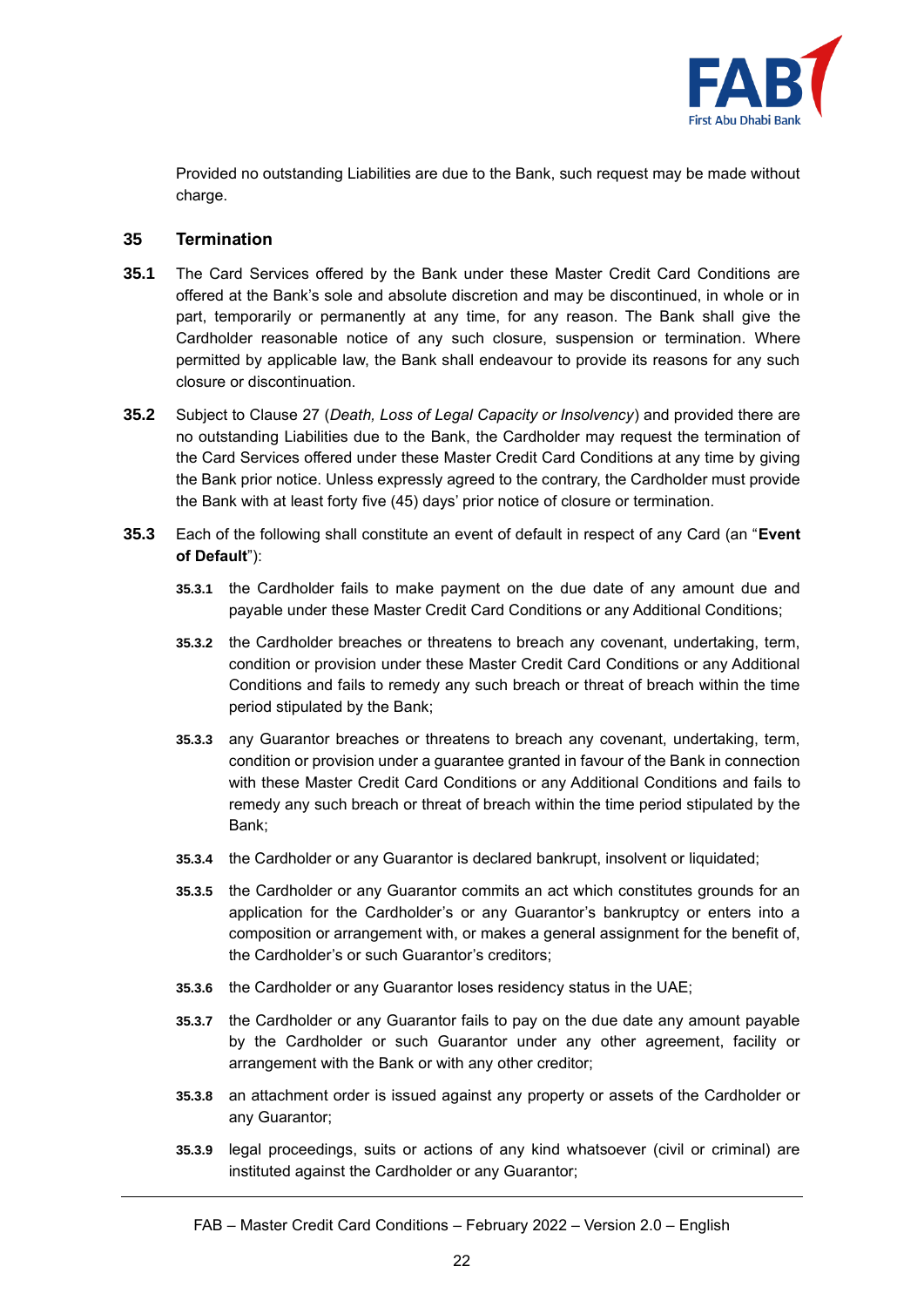

- **35.3.10** the Cardholder or any Guarantor becomes unemployed, dies, loses legal capacity or loses their primary source of income;
- **35.3.11** any security interest entered into in connection with these Master Credit Card Conditions or any Additional Conditions is compromised, not in full force and effect or does not create in favour of the Bank the security interest it is expressed to create with the ranking and priority it is expressed to have;
- **35.3.12** any event or series of events occurs which, in the opinion of the Bank, may affect or prejudice the Cardholder's or any Guarantor's ability or willingness to comply with their respective obligations under these Master Credit Card Conditions or any Additional Conditions; and
- **35.3.13** it becomes unlawful for the Cardholder or any Guarantor to perform or comply with their respective obligations under these Master Credit Card Conditions or any Additional Conditions.
- **35.4** On and at any time after the occurrence of an Event of Default or upon termination of the Card Services with notice in accordance with Clause [35.1](#page-21-0) or Clause [35.2,](#page-21-1) the Bank has the right to:
	- **35.4.1** require the immediate settlement of all or any part of the Cardholder's Liabilities that remain outstanding;
	- **35.4.2** immediately enforce any collateral or security provided to the Bank and exercise any of its rights in respect of such collateral or security;
	- **35.4.3** retain any assets of the Cardholder in the Bank's possession until the Bank is satisfied that all of the Cardholder's Liabilities due to the Bank are (or will be) irrevocably and unconditionally discharged; and/or
	- **35.4.4** in the case of an Event of Default, discontinue the provision of the Card Services with immediate effect,
	- in each case, without resorting to any further formal action, whether legal or otherwise.
- **35.5** On and at any time after the occurrence of an Event of Default or upon termination of the Card Services with notice in accordance with Clause [35.1](#page-21-0) or Clause [35.2,](#page-21-1) the Cardholder must:
	- **35.5.1** cancel all payments into and out of the Card Account; and
	- **35.5.2** destroy any Cards.
- **35.6** Termination of the Card Services (whether with notice or following an Event of Default) shall be without prejudice to any of the Bank's accrued rights prior to the date of termination.
- **35.7** Any provisions in these Master Credit Card Conditions relating to or containing disclaimers, limitations on liability, indemnities, disclosure of information, rights of retention and security over any assets, set-off and tax shall survive the termination of these Master Credit Card Conditions (whether with notice or following an Event of Default).
- **35.8** The Bank shall not be required to refund any annual membership fee upon the termination of the Card Services (whether with notice or following an Event of Default).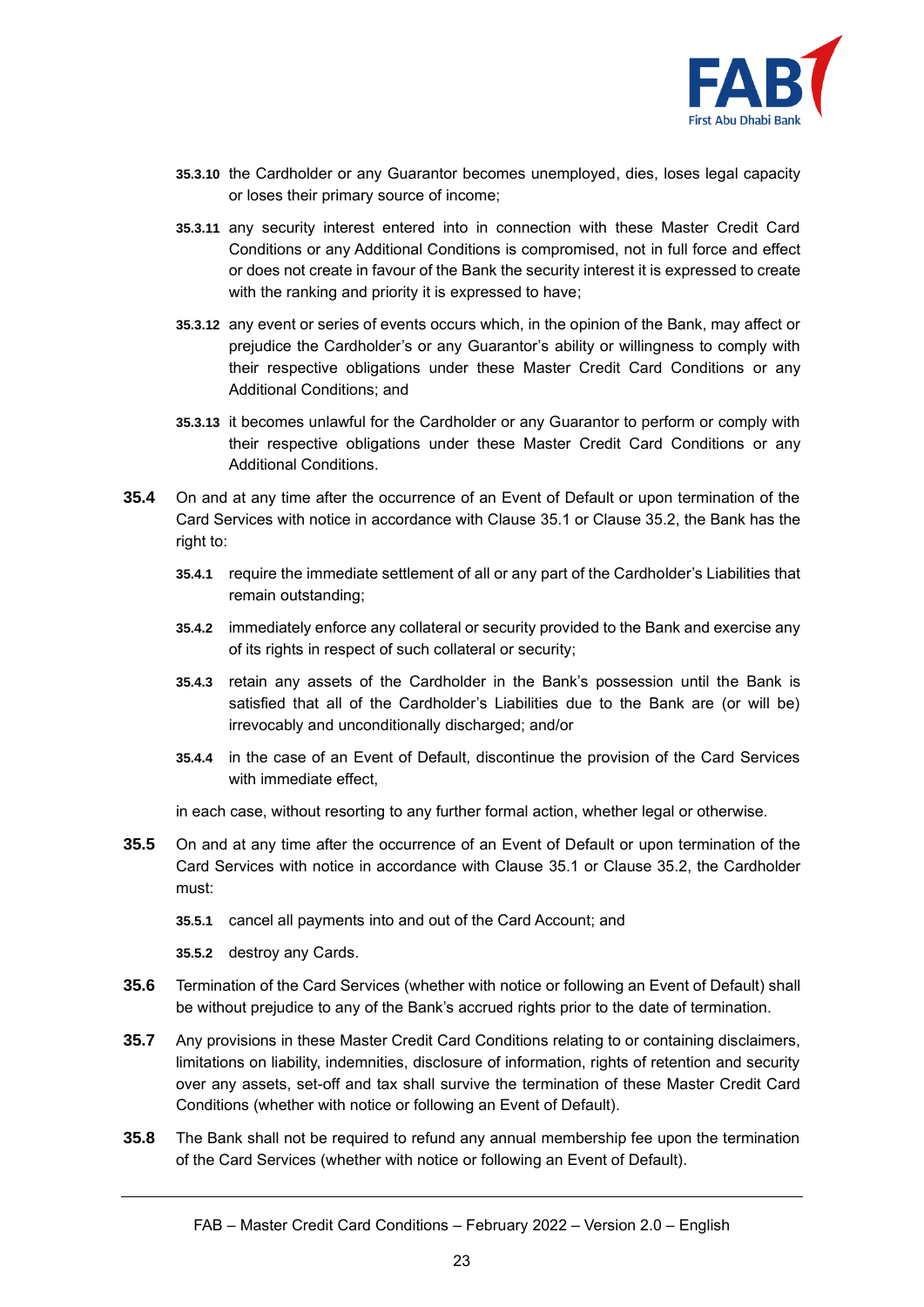

**35.9** If the Cardholder holds more than one Card Account with the Bank and any of those Card Accounts are terminated (whether with notice or following an Event of Default), then the Bank may, in its absolute discretion, combine or consolidate that terminated Card Account with any other Card Account held by the Cardholder with the Bank, notwithstanding that the currency of those Card Accounts may be different. The Cardholder hereby authorises the Bank to combine or consolidate any such Card Accounts at the Bank's prevailing exchange rates, which shall be determined by the Bank in its absolute discretion.

# **36 Miscellaneous**

- **36.1** The Cardholder authorises the Bank to engage in all internationally accepted banking practices to provide the Card Services.
- **36.2** The Cardholder agrees that the invalidity, illegality or unenforceability of any part of these Master Credit Card Conditions or any Additional Conditions under any law of a particular jurisdiction shall not prejudice or affect:
	- **36.2.1** the validity, legality or enforceability of any other provisions of these Master Credit Card Conditions or any Additional Conditions; or
	- **36.2.2** the validity, legality or enforceability of the Master Credit Card Conditions or any Additional Conditions under the laws of any other jurisdiction.
- **36.3** The Cardholder agrees that the Bank shall have the right to assign and transfer any of its rights and obligations under these Master Credit Card Conditions or any Additional Conditions to any party without the need to obtain prior consent from the Cardholder. The Cardholder has no right to assign any of the Cardholder's rights and obligations under these Master Credit Card Conditions or any Additional Conditions without the Bank's prior written consent.
- **36.4** Each of the Bank's rights and remedies provided in these Master Credit Card Conditions and any Additional Conditions are cumulative and not exclusive of any rights or remedies provided by law. Nothing in these Master Credit Card Conditions or any Additional Conditions shall operate to remove, exclude or restrict any of the rights or remedies which the Bank may have at law. Any delay or omission on the part of the Bank in exercising or enforcing (whether wholly or in part) any right or remedy available to the Bank shall not be construed as a waiver of such right or remedy. No single or partial exercise of any right or remedy shall prevent any further or other exercise of any other right or remedy.
- **36.5** These Master Credit Card Conditions and any Additional Conditions, and the rights created under them, may not be waived except in writing signed by the Cardholder and the Bank and such waiver is only effective for the purpose for which it is given.
- **36.6** The Cardholder agrees that the Bank's records (whether in paper, electronic, data or other form) of a communication, report, statement or transaction are conclusive evidence of their contents or the Bank's receipt or non-receipt of them, and any certificate issued, or decision made, by the Bank about a matter or an amount payable in connection with these Master Credit Card Conditions or any Additional Conditions is conclusive and binding.
- **36.7** If there is any dispute in connection with the content of the Bank's records, the Bank's decision is conclusive and binding.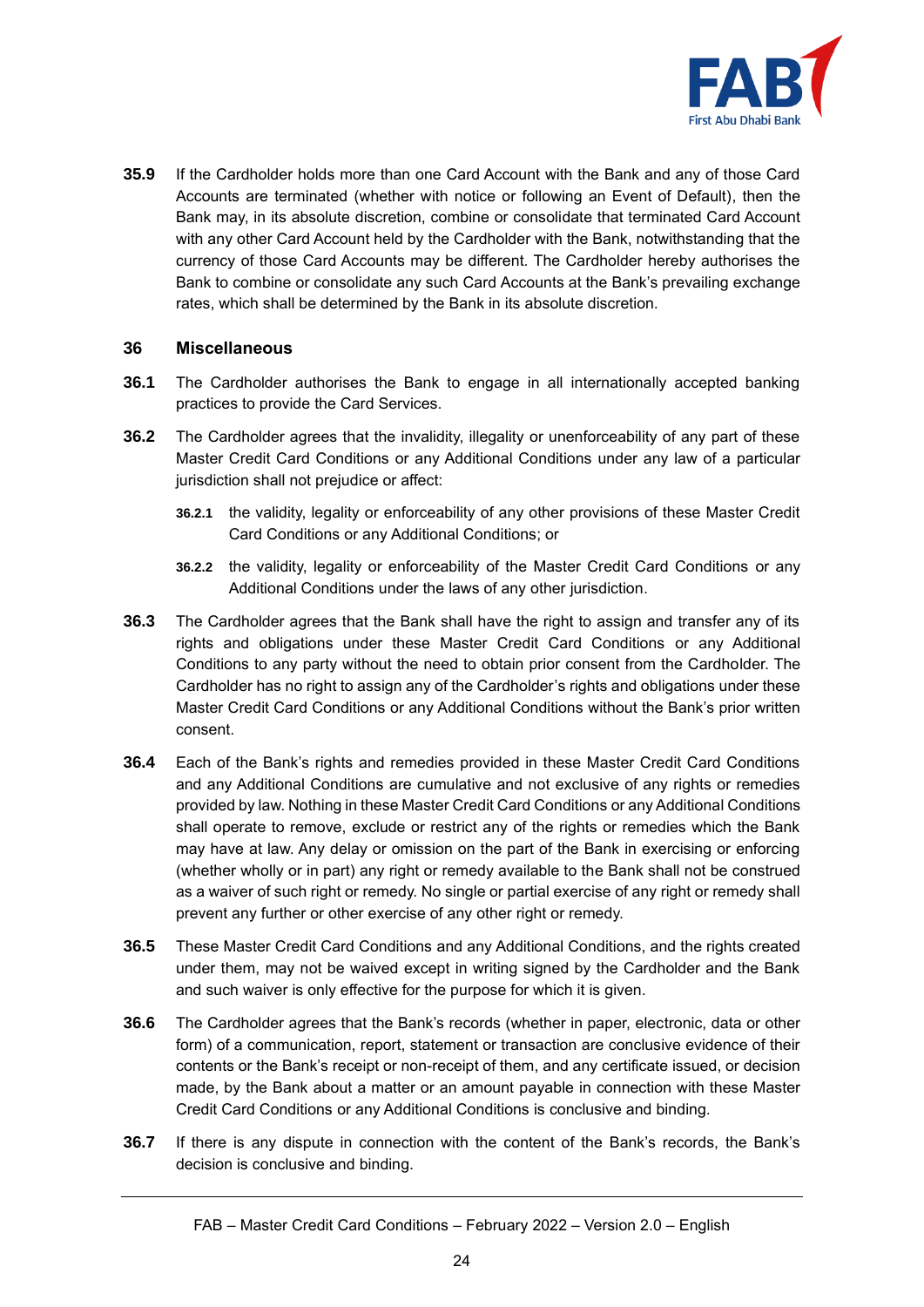

# **37 Governing Law and Jurisdiction**

- **37.1** These Master Credit Card Conditions, including any non-contractual obligations arising out of or in connection with them, shall be governed by the laws of the UAE.
- **37.2** The Bank and the Cardholder agree to the exclusive jurisdiction of the Small Claims Tribunal of the Dubai International Finance Centre Courts to settle any dispute arising out of or in connection with these Master Credit Card Conditions, any Card Account, any Card Service or other transaction or matter between the Bank and the Cardholder provided that the Bank may bring proceedings in any other jurisdiction (inside or outside the UAE and including, without limitation, the Abu Dhabi Global Market) if it deems appropriate.
- **37.3** The Cardholder irrevocably submits to the jurisdiction of the Small Claims Tribunal of the Dubai International Finance Centre Courts or, if applicable, the Small Claims Division of the Abu Dhabi Global Market Courts and waives any objection the Cardholder may have to any dispute being heard in the Small Claims Tribunal of the Dubai International Finance Centre Courts or, if applicable, the Small Claims Division of the Abu Dhabi Global Market Courts on the grounds that it is an inconvenient forum (*forum non conveniens*).
- **37.4** The Cardholder irrevocably waives all immunity (whether on the grounds of sovereignty or otherwise) that the Cardholder or any of the Cardholder's assets or revenue may otherwise have in any jurisdiction from:
	- **37.4.1** the service of any process against the Cardholder or the Cardholder's assets;
	- **37.4.2** any proceedings (whether for an injunction, specific performance, damages or otherwise) that the Bank may bring against the Cardholder or the Cardholder's assets;
	- **37.4.3** any attachment of the Cardholder's assets (whether before or after judgment); and
	- **37.4.4** any execution of a judgment against the Cardholder,

and, in each case, shall ensure that neither the Cardholder nor any person acting on the Cardholder's behalf will raise, claim or cause to be pleaded any such immunity at or in respect of any such action or proceeding.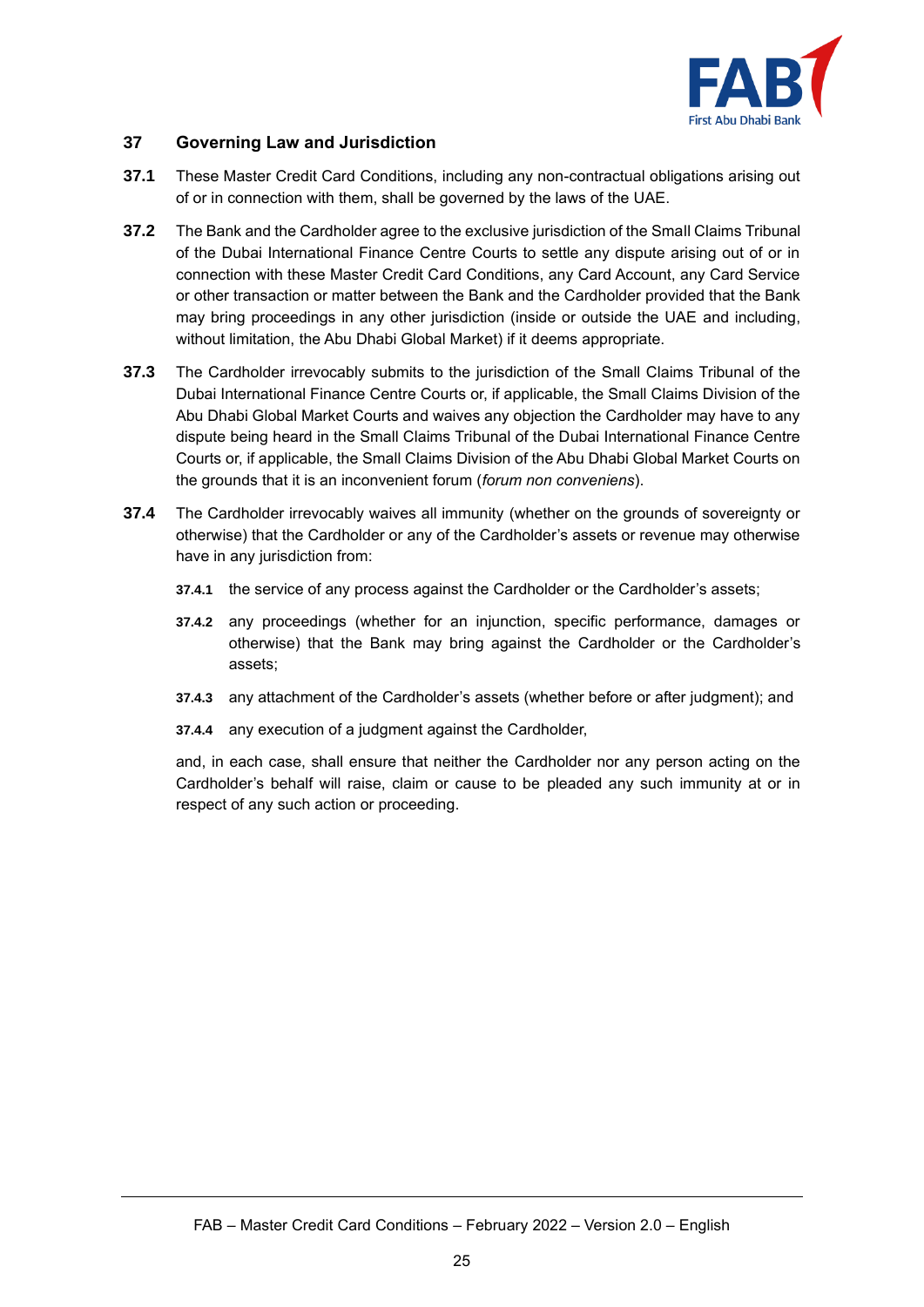

# **Glossary**

| <b>Additional Conditions:</b> | Any additional or supplementary terms and conditions specified by the<br>Bank in relation to different types of Cards.                                                                                                                    |                                                                                                                                                                                |
|-------------------------------|-------------------------------------------------------------------------------------------------------------------------------------------------------------------------------------------------------------------------------------------|--------------------------------------------------------------------------------------------------------------------------------------------------------------------------------|
| ATM:                          | An automated teller machine or any card operated machine or device<br>(whether belonging to the Bank or another bank or financial institution)<br>that accepts a Card.                                                                    |                                                                                                                                                                                |
| <b>Balance Transfer:</b>      | The transfer of all or part of the balance outstanding on a credit card<br>held by the Cardholder with another bank or financial institution in the<br>UAE to the Card Account in accordance with these Master Credit Card<br>Conditions. |                                                                                                                                                                                |
| Benefits:                     | The benefits that the Cardholder may enjoy with each Card Service<br>such as a loyalty or rewards program.                                                                                                                                |                                                                                                                                                                                |
| <b>Business Day:</b>          | Any working day in the UAE on which the Bank is open for business.                                                                                                                                                                        |                                                                                                                                                                                |
| Card:                         |                                                                                                                                                                                                                                           | A credit card issued by the Bank to the Cardholder and includes any<br>renewed or replacement credit card.                                                                     |
| Card Account:                 | The credit card account opened by the Bank for the purpose of entering<br>all credits received and all debits incurred by the Cardholder in<br>connection with a Card.                                                                    |                                                                                                                                                                                |
| Card Service:                 | Any product or other service offered by the Bank to the Cardholder at<br>any time under these Master Credit Card Conditions.                                                                                                              |                                                                                                                                                                                |
| Card Transaction:             | The purchase of goods or services using the Card.                                                                                                                                                                                         |                                                                                                                                                                                |
| Cash Advance:                 | A cash amount obtained by the Cardholder and debited from the Card<br>Account in accordance with these Master Credit Card Conditions.                                                                                                     |                                                                                                                                                                                |
| Closing Balance:              | The amount outstanding on the Card Account as at the last day of the<br>relevant billing cycle.                                                                                                                                           |                                                                                                                                                                                |
| Co-Branded Card:              | A Card issued by the Bank in conjunction with a Co-Brand Partner.                                                                                                                                                                         |                                                                                                                                                                                |
| Co-Brand Partner:             | A person with whom the Bank has partnered to make available a Co-<br>Branded Card.                                                                                                                                                        |                                                                                                                                                                                |
| Confidential<br>Information:  | All information relating to the Cardholder that is, as a matter of law or<br>contract, confidential in nature provided that notwithstanding anything<br>to the contrary in any other document, any information that:                      |                                                                                                                                                                                |
|                               | (a)                                                                                                                                                                                                                                       | is publicly available at the time it is provided or subsequently<br>becomes publicly available other than as a result of a breach of<br>a duty of confidentiality by the Bank; |
|                               | (b)                                                                                                                                                                                                                                       | was known to the Bank (without an obligation of confidentiality<br>to the Cardholder) before its disclosure by the Cardholder;                                                 |
|                               | (c)                                                                                                                                                                                                                                       | is independently developed by the Bank without recourse to<br>information disclosed to it by the Cardholder; or                                                                |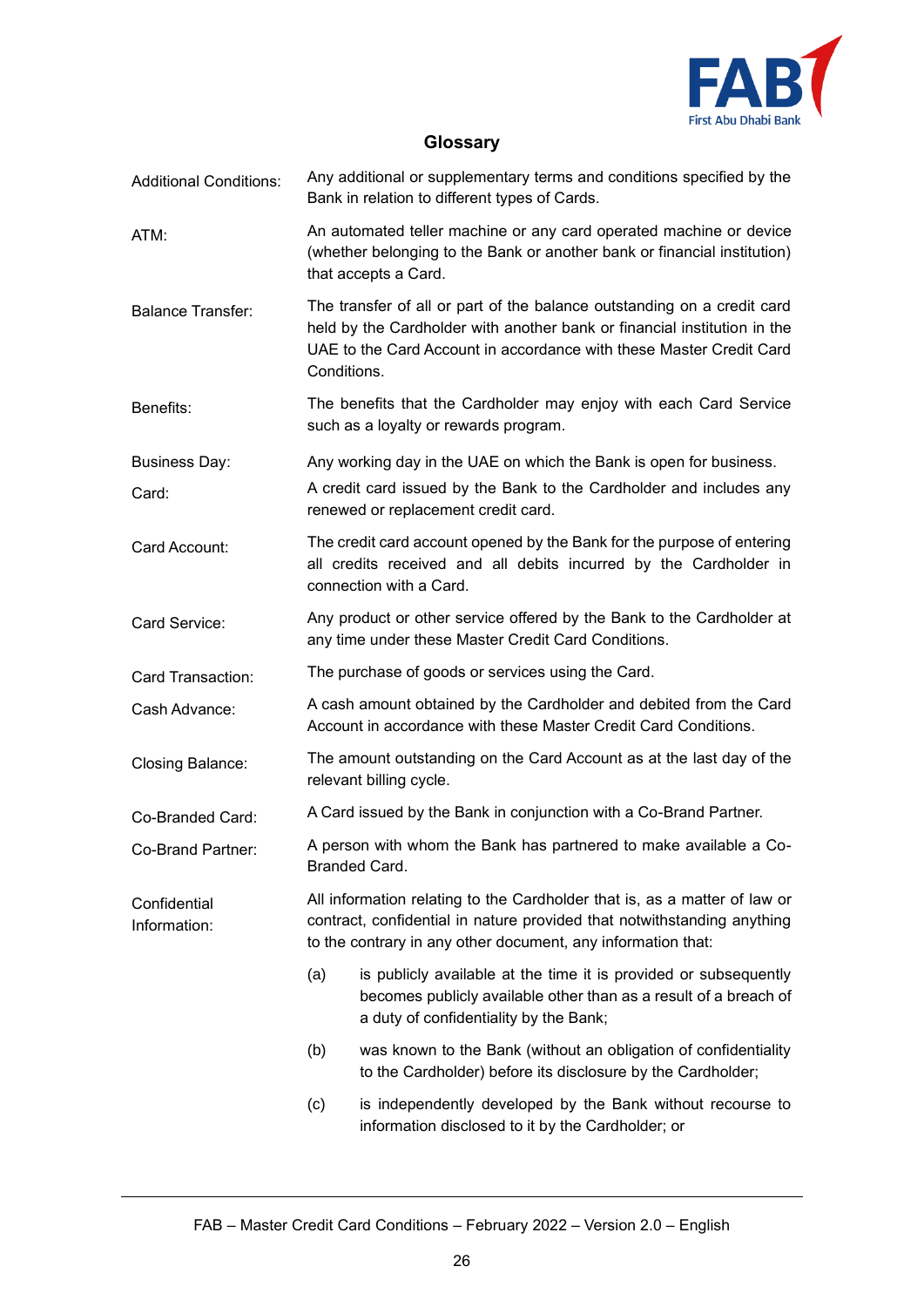

|                                                   | (d)<br>is rightfully obtained on a non-confidential basis from a person<br>other than the Cardholder, provided that the person is not<br>known by the Bank to be bound by an obligation of<br>confidentiality in relation to that information,                                                                                                                                                                                                                                                  |  |  |
|---------------------------------------------------|-------------------------------------------------------------------------------------------------------------------------------------------------------------------------------------------------------------------------------------------------------------------------------------------------------------------------------------------------------------------------------------------------------------------------------------------------------------------------------------------------|--|--|
|                                                   | shall not be considered "Confidential Information" for the purposes of<br>these Master Credit Card Conditions and will therefore not be subject<br>to any duty of confidentiality.                                                                                                                                                                                                                                                                                                              |  |  |
| Credit Limit:                                     | The maximum debit balance permitted by the Bank in relation to the<br>Card Account.                                                                                                                                                                                                                                                                                                                                                                                                             |  |  |
| Delegate:                                         | Any agent, adviser, banker, broker, correspondent, dealer, nominee,<br>market professional, contractor, vendor (including its subcontractors),<br>custodian or other third party that the Bank may appoint to provide a<br>Card Service, or facilitate the provision by the Bank of a Card Service,<br>to the Cardholder directly or indirectly, or to remain competitive.                                                                                                                      |  |  |
| <b>Electronic Banking</b><br>Services:            | The services made available over the telephone or a mobile phone,<br>through the Bank's websites or through mobile banking applications<br>which allow the Cardholder to access certain Card Services offered by<br>the Bank through electronic means.                                                                                                                                                                                                                                          |  |  |
| <b>Emirates Integrated</b><br>Registries Company: | The Emirates Integrated Registries Company established pursuant to<br>UAE Federal Law No. (4) of 2020 or any successor.                                                                                                                                                                                                                                                                                                                                                                         |  |  |
| Etihad Credit Bureau:                             | Al Etihad Credit Bureau established pursuant to UAE Federal Law No.<br>(6) of 2010 or any successor.                                                                                                                                                                                                                                                                                                                                                                                            |  |  |
| Event of Default:                                 | Has the meaning given to that term in Clause 35.3.                                                                                                                                                                                                                                                                                                                                                                                                                                              |  |  |
| FAB Group:                                        | The Bank, its branches, any subsidiary or other person controlled by<br>the Bank, or any person under common control with the Bank, in each<br>case, whether directly or indirectly and whether inside or outside the<br>UAE.                                                                                                                                                                                                                                                                   |  |  |
| Guarantor:                                        | A quarantor of the Cardholder's Liabilities.                                                                                                                                                                                                                                                                                                                                                                                                                                                    |  |  |
| Instalment Plan:                                  | Any arrangement where payment of an amount debited from a Card<br>Account in respect of a specific Card Transaction, Money Transfer or<br>Balance Transfer may be payable in instalments.                                                                                                                                                                                                                                                                                                       |  |  |
| Late Payment Fee:                                 | The fee calculated in accordance with the Schedule of Charges and<br>debited from the Card Account if the Minimum Amount is not received<br>by the Payment Date.                                                                                                                                                                                                                                                                                                                                |  |  |
| Liabilities:                                      | All present and future indebtedness, liabilities and obligations (including<br>(without limitation) any obligations owed by the Cardholder in<br>connection with Clause 23 (Rates, Fees and Costs) and Clause 33<br>(Indemnity and Limitation of Liability)) at any time owed by the<br>Cardholder to the Bank, both actual and contingent and whether<br>incurred solely or jointly or as principal or surety or in any other capacity<br>including all interest and charges incurred thereon. |  |  |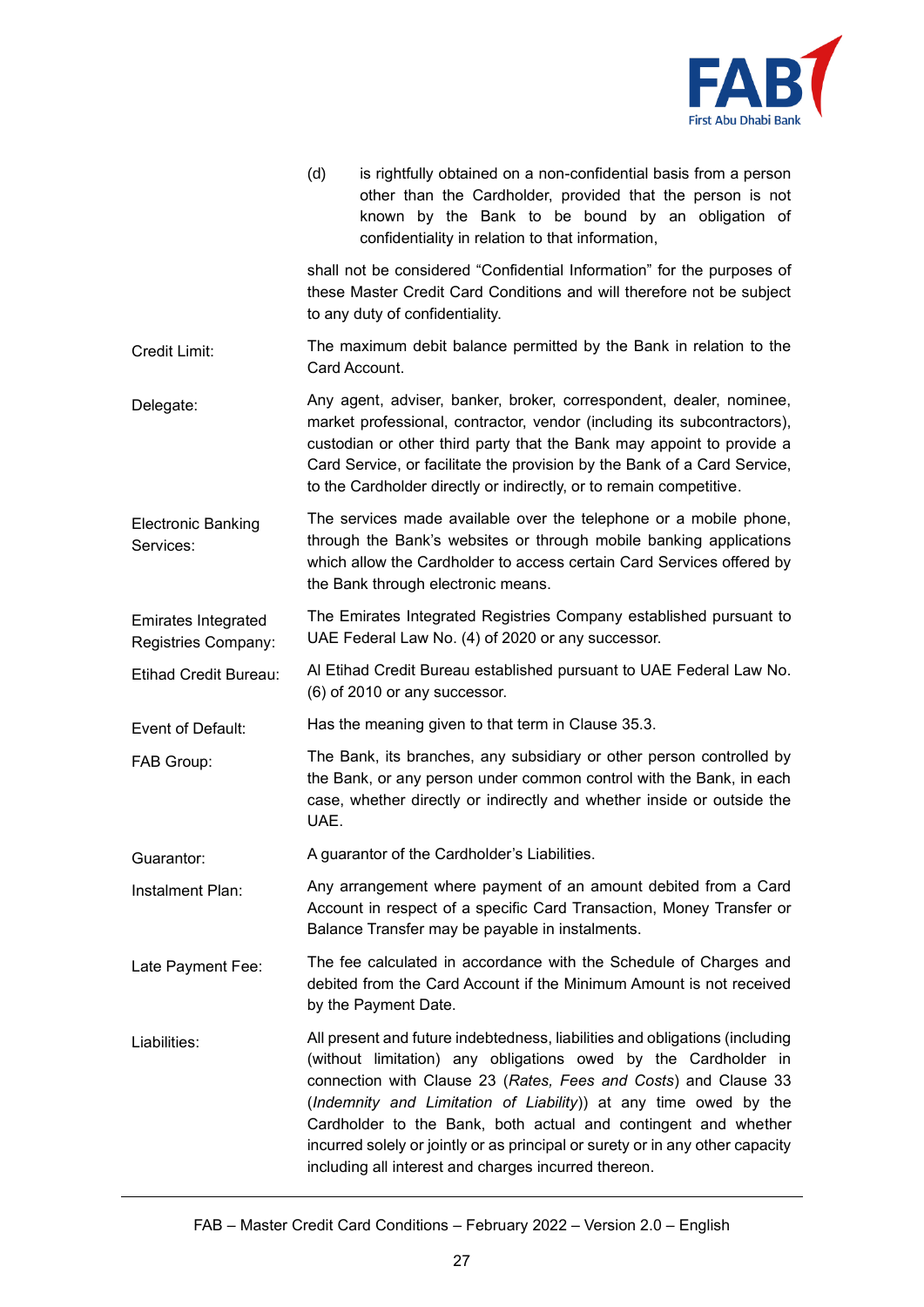

- Minimum Amount: The portion of the relevant Closing Balance that the Cardholder must pay by the relevant Payment Date to avoid paying a Late Payment Fee.
- Money Transfer: Funds debited from the Card Account and transferred to a beneficiary specified by the Cardholder.

Payment Date: The payment due date specified in the relevant account statement.

Personal Data: Any information relating to an identified or identifiable natural person. For the purposes of this definition, an "identifiable natural person" is one who can be identified, directly or indirectly, in particular by reference to an identifier such as a name, an identification number, or to one or more factors specific to the biological, physical, biometric, genetic, mental, economic, cultural or social identity of that natural person.

Privacy Statement: The Bank's privacy policy statement, as amended from time to time and which can be found [here [\[Privacy Policy | First Abu Dhabi Bank \(FAB\)](https://www.bankfab.com/en-ae/privacy-policy)  - [UAE \(bankfab.com\)\]](https://www.bankfab.com/en-ae/privacy-policy).

- Request: Any standard application or request form (in any format and sent or received through any channel acceptable to the Bank) for subscribing to a particular Card Service or giving an instruction in the form prescribed by the Bank from time to time.
- Schedule of Charges: The Bank's schedule of fees and charges or tariff board for Card Services as applicable from time to time and made available to the Cardholder.
- Security Code: Any unique identification number (whether relating to a Card or otherwise) password, security information, biometric data, personal identification number or answer to a designated security question, in each case, whether generated by the Bank or selected by the Cardholder.
- Standing Instruction: An instruction given by the Cardholder to the Bank to make regular payments to a beneficiary approved by the Bank.
- Sub-Limit: A sub-limit within the Credit Limit which is the maximum debit balance permitted by the Bank to be incurred in respect of a specific Card.
- UAE: The United Arab Emirates.
- Central Bank of the UAE: The Central Bank of the UAE organised under UAE Federal Law No. (14) of 2018 Regarding the Central Bank & Organisation of Financial Institutions and Activities, or any successor.

# **Interpretation**

Unless a contrary indication appears, any reference in these Master Credit Card Conditions to:

(a) "**assets**" includes present and future properties, revenues and rights of every description;